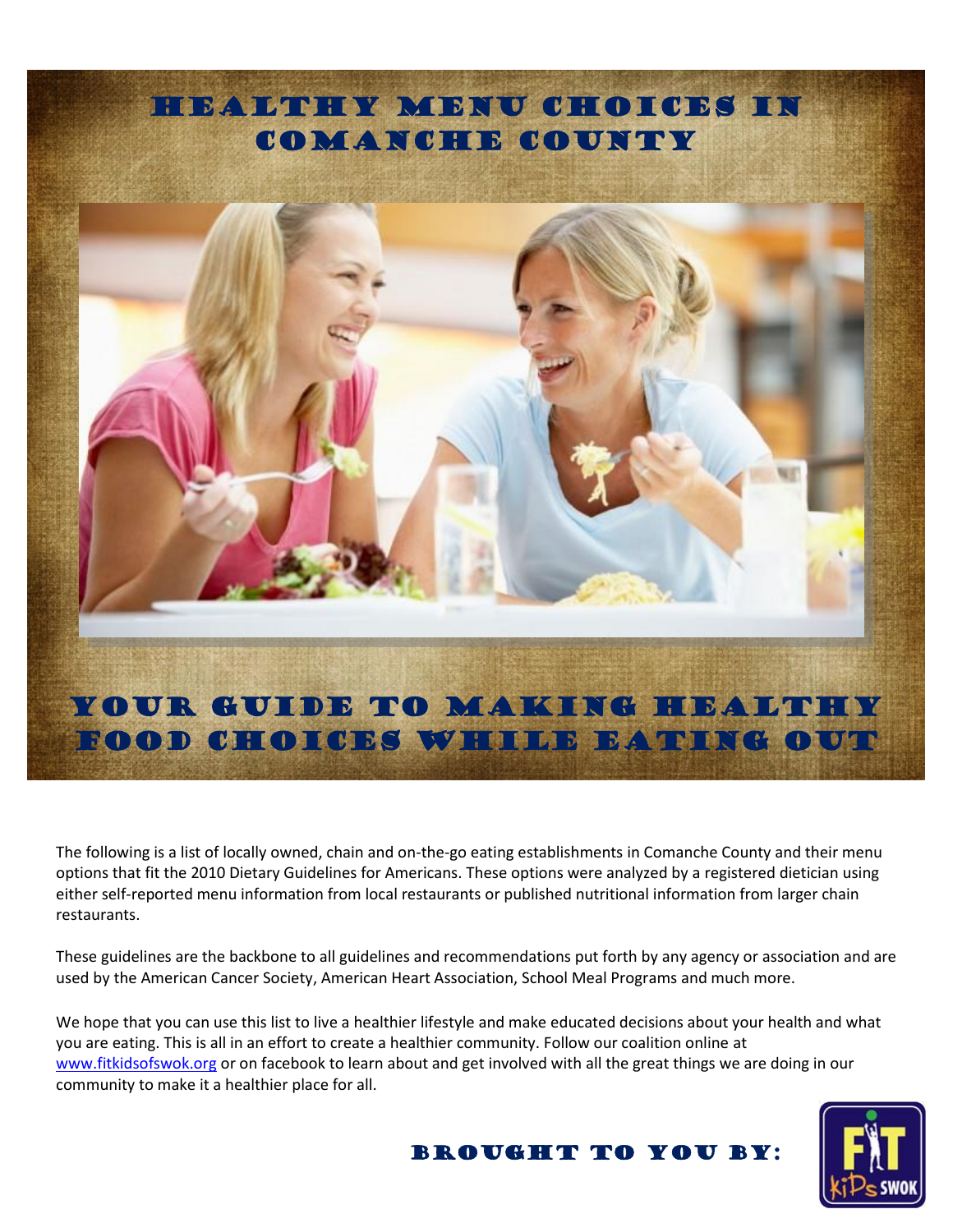## A-Z Listing LOCAL, Chain & On-The-Go EATERIES

(The following eateries are in alphabetical order and include items from their menus that fit the below criteria)

# *DIETARY GUIDELINES 2010 (USDA) USDA Goals:*

Reduce sodium intake to < 2300 mg/day Limit saturated fat to < 10% total calories Limit cholesterol to < 300 mg/day Reduce/Eliminate trans fat; Goal = 0 g/day Calorie goal ranges: Women: 1600-2400, Men: 2000-3000

## *OUR GOALS:*

Sodium ≤ 750 mg Sodium ≤ 375 mg  $Sat$  Fat  $\leq 8$  g Sat Fat  $\leq 4$  g Total Fat ≤ 26 g Total Fat ≤ 13 g Cholesterol ≤ 100 mg Cholesterol ≤ 50 mg Trans Fat  $\approx$  0 g Trans Fat  $\approx$  0 g

**Entrees (1/3 USDA daily goals): Appetizers/Sides (1/2 entrée goals):**

Calories ≤ 650 calories Calories ≤ 325 calories

## **References:**

- 1.) "Menu Labeling Requirements…" **<http://www.eatright.org/media/content.aspx?id=6442471107&terms=healthy%20restaurant>**
- 2.) "ADA Supports National Restaurant Menu Labeling Legislation" **<http://www.eatright.org/media/content.aspx?id=6442453585&terms=healthy%20restaurant>**
- 3.) "Dietary Guidelines: Urgent Prescription for an Unhealthy Public" **<http://www.eatright.org/media/content.aspx?id=6442462223&terms=dietary%20guidelines%202010>**
- 4.) USDA 2010 Dietary Guidelines for Americans **<http://www.cnpp.usda.gov/DGAs2010-PolicyDocument.htm>**
- 5.) AHA Guidelines for Healthy Lifestyle **[http://www.heart.org/HEARTORG/GettingHealthy/NutritionCenter/HealthyEating/The-American-Heart-](http://www.heart.org/HEARTORG/GettingHealthy/NutritionCenter/HealthyEating/The-American-Heart-Association-Diet-And-Lifestyle-Recommendations_UCM_305855_Article.jsp)[Association-Diet-And-Lifestyle-Recommendations\\_UCM\\_305855\\_Article.jsp](http://www.heart.org/HEARTORG/GettingHealthy/NutritionCenter/HealthyEating/The-American-Heart-Association-Diet-And-Lifestyle-Recommendations_UCM_305855_Article.jsp)**
- 6.) Network for a Healthy California Worksite Program "Healthy Dining Menu Guidelines" **[http://cdph.ca.gov/programs/cpns/Documents/Healthy%20Dining%20menu%20Guidelines\\_FEB\\_2008FINAL.pdf](http://cdph.ca.gov/programs/cpns/Documents/Healthy%20Dining%20menu%20Guidelines_FEB_2008FINAL.pdf)**

## **Disclaimers:**

**\* Nutrition analysis done using USDA's Super Tracker tool ([https://www.supertracker.usda.gov/MyRecipe.aspx\)](https://www.supertracker.usda.gov/MyRecipe.aspx).** 

**\*\* Nutrition analysis for each menu item was based on listed ingredients and estimated portion sizes of ingredients from restaurants.** 

**\*\*\* Margin of error may exist in local restaurants since not required to have standard recipes or nutrition labeling on menu. (HR 3590 Patient Protection and Affordable Health Care Act Law has a component that requires restaurants with 20 or more outlets to display calories and/or have nutrient info available at request.) Recipes and ingredient portions may change based on menu alterations, available items, patron requests, human error, additional use of butter, oil, or salt when cooking (recommend patron requesting to omit these). Nutrition analyses were done using best estimates based on information provided from restaurants.** 

**KEY:**

**A = Appetizer S = Side E = Entree**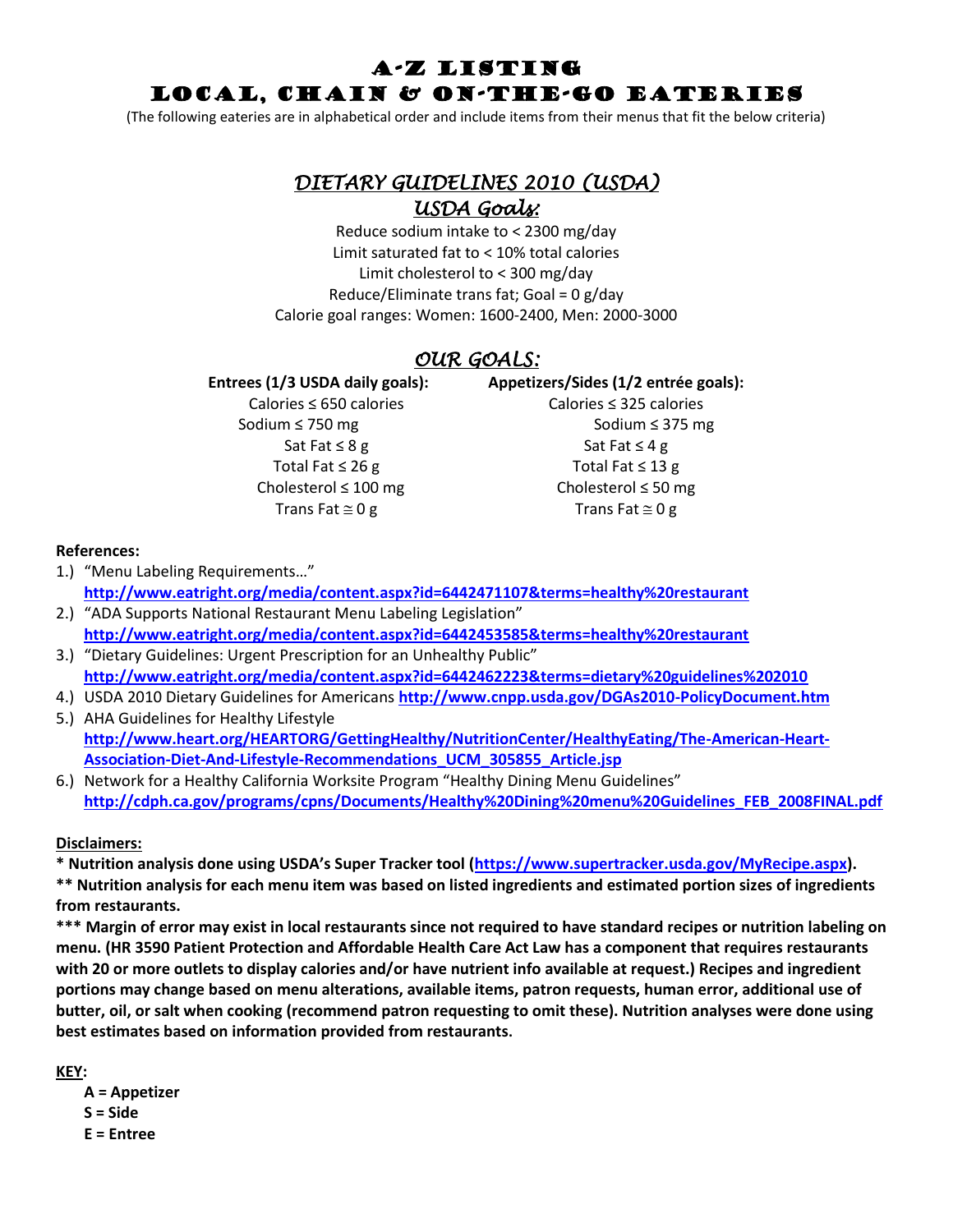## *Ann's Country Kitchen (Medicine Park, OK)*

 **E. Calico Bean Soup (Cup)** 102 calories, 3g fat, 1g sat fat, 3mg cholesterol, 625mg sodium

 **E. Clam Chowder (Cup)** 87 calories, 3g fat, 1g sat fat, 5mg cholesterol, 490mg sodium

# *Applebee's*

**S. Coleslaw** 140 calories, 8g fat, 1g sat fat, 190mg sodium

 **S. Fresh Fruit** 90 calories, 0g fat, 0g sat fat, 0mg sodium

- **E. Trios Classic Wings, Honey BBQ** 440 calories, 18g fat, 4.5g sat fat, 760mg sodium
- **E. Half Grilled Chicken Caesar Salad (w/o dressing)** 180 calories, 5g fat, 2g sat fat, 450mg sodium
- **E. Tuscan Bean Soup w/Chicken & Sausage (cup)** 170 calories, 7g fat, 3g sat fat, 760mg sodium

# *Arby's*

**E. Chopped Farmhouse Salad – Roast Turkey (w/o dressing)** 230 calories, 13g fat, 7g sat fat, 60mg cholesterol, 780mg sodium

### **E. Jr. Roast Beef** 210 calories, 8g fat, 2.5g sat fat, 30mg cholesterol, 530mg sodium

**E. Jr. Chicken Sandwich**

310 calories, 15g fat, 2.5g sat fat, 25mg cholesterol, 680mg sodium

## *Atlanta Bread Company*

 **E. Salsa Fresca Salmon Salad (w/o dressing)** 280 calories, 11g fat, 1g sat fat, 65mg cholesterol, 430mg sodium

## **E. Balsamic Blue Salad (w/o dressing)**

390 calories, 18g fat, 6g sat fat, 20mg cholesterol, 470mg sodium

 **E. Lemon Pepper Tilapia Dinner (no side)** 380 calories, 11g fat, 4g sat fat, 95mg cholesterol, 610mg sodium

- **E. Lighter Fare Tilapia Dinner** 530 calories, 14g fat, 5g sat fat, 98mg cholesterol, 832mg sodium
- **E. Lighter Fare Pancakes (2)** 360 calories, 8g fat, 1g sat fat, 29mg cholesterol, 808mg sodium
- **E. Half Spinach Salad** 240 calories, 14g fat, 2.5g sat fat, 730mg sodium
- **E. Half Thai Shrimp Salad** 190 calories, 10g fat, 1.5g sat fat, 780 sodium
- **E. Kids Chicken Tenders (no side)** 270 calories, 15g fat, 3g sat fat, 770mg sodium
- **E. Kids Chicken Grillers (no side)** 190 calories, 2.5g fat, 1g sat fat, 640mg sodium
- **E. Kids Kraft Mac & Cheese (no side)** 310 calories, 9g fat, 2.5g sat fat, 550mg sodium
- **E. Kids Corn Dog (no side)** 220 calories, 12g fat, 3g sat fat, 590mg sodium

## **E. Jr. Turkey Cheese Sandwich**

220 calories, 6g fat, 2.5g sat fat, 30mg cholesterol, 670mg sodium

**E. French Toast Stix**

350 calories, 13g fat, 2g sat fat, 0mg cholesterol, 500mg sodium

## **E. Jr. Deluxe Sandwich**

270 calories, 13g fat, 3.5g sat fat, 35mg cholesterol, 570mg sodium

## **E. Buffalo Chicken Salad (w/o dressing)**

280 calories, 12g fat, 6g sat fat, 75mg cholesterol, 520mg sodium

## **E. Chardonnay Brie Salad (w/o dressing)**

260 calories, 16g fat, 8g sat fat, 45mg cholesterol, 340mg sodium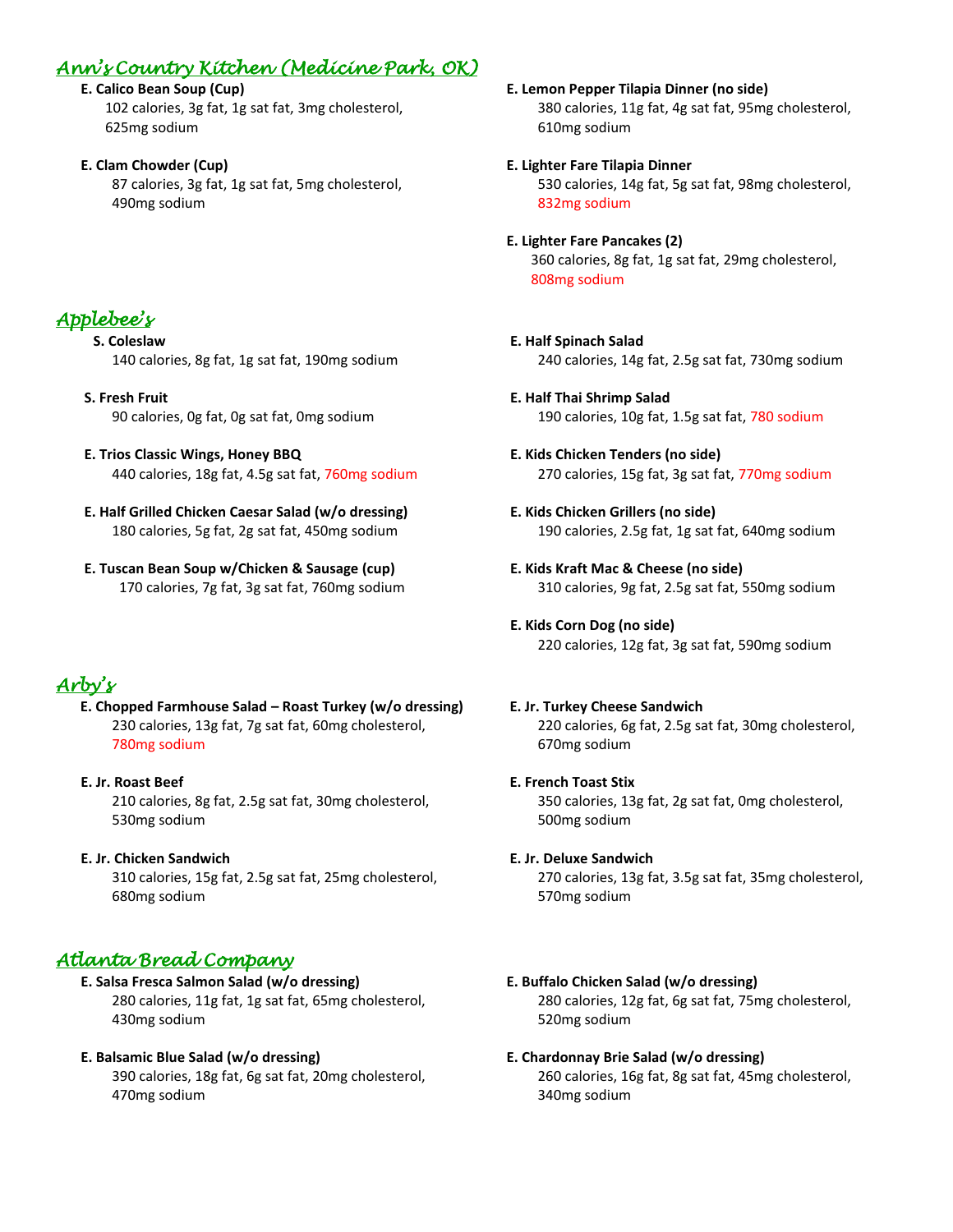### **E. MontAmore Berry Salad (w/o dressing)**

200 calories, 13g fat, 5g sat fat, 30mg cholesterol, 270mg sodium

## *Back Porch Drafthouse (Lawton, OK)*

#### **E. Simple Green Salad**

(mixed greens, iceberg, tomato, carrot, cheddar, house vinaigrette) w/dressing: 194 calories, 15g fat, 5g sat fat, 19mg cholesterol, 633mg sodium w/out dressing: 109 calories, 6g fat, 4g sat fat, 19mg cholesterol, 146mg sodium

### **E. Blackened Salmon Salad**

(salmon (4oz), mixed greens, spiced pecans, pickled onions, tomato, dried cherries, 1 tbsp house vinaigrette) 382 calories, 20g fat, 2g sat fat, 74mg cholesterol, 739mg sodium

## *Bakery Emporium (Lawton, OK)*

**No set menu – Items change day to day.**

## *Bella Roma Italiano (Lawton, OK)*

 **E. Greek Salad w/Grilled Chicken or Shrimp** (mixed lettuce, feta, pepperoncini, onions, black olives, tomatoes, Greek dressing) w/chicken: 395 calories, 24g fat, 6g sat fat, 89mg cholesterol, 866 mg sodium w/shrimp: 295 calories, 22g fat, 5g sat fat, 76mg cholesterol, 702mg sodium

#### **E. Half Bella Chicken Sandwich with Half Caesar Salad (w/o dressing)**

400 calories, 19g fat, 6g sat fat, 55mg cholesterol, 780mg sodium

#### **E. Baja Fish Tacos**

 (BBQ dusted cod (2oz), house slaw, pickled red onions, creamy baja sauce, borracho beans, flour tortillas (2)) 432 calories, 17g fat, 8g sat fat, 55mg cholesterol, 666mg sodium

#### **E. Grilled Chicken Sandwich (no side)**

(Chicken breast, Swiss cheese, lettuce, pico de gallo, ranch, bun) 424 calories, 20g fat, 7g sat fat, 99mg cholesterol, 809mg sodium

#### **E. Bella Roma Salad w/Chicken or Shrim**

(lettuce, mushrooms, pepperoncini, tomatoes, black olives, mozzarella, dressing) w/chicken: 422 calories, 26g fat, 7g sat fat, 95mg cholesterol, 833mg sodium w/shrimp: 323 calories, 24g fat, 6g sat fat, 82mg cholesterol, 670mg sodium

#### **E. Minestrone Soup**

1 cup = 233 calories, 13g fat, 4g sat fat, 9mg cholesterol, 698mg sodium

## *Billy Sims BBQ\**

**E. Schooner BBQ Salad (w/Chicken or Turkey) (w/out BBQ ranch dressing)**

(romaine, cheddar, smoked corn, onion, croutons, tomatoes, smoked meat (3oz)) 363 calories, 16g fat, 9g sat fat, 95 mg cholesterol, 467 mg sodium

## **E. Smoked Chicken or Turkey Sandwich (no side)**

(smoked meat (4oz), bun, pepper, onion, pickle) 292 calories, 549 mg sodium, 5g fat, 2g sat fat, 77 mg cholesterol

## *Big Chef (Lawton, OK)*

**No healthy options that fit within or close to above goals.**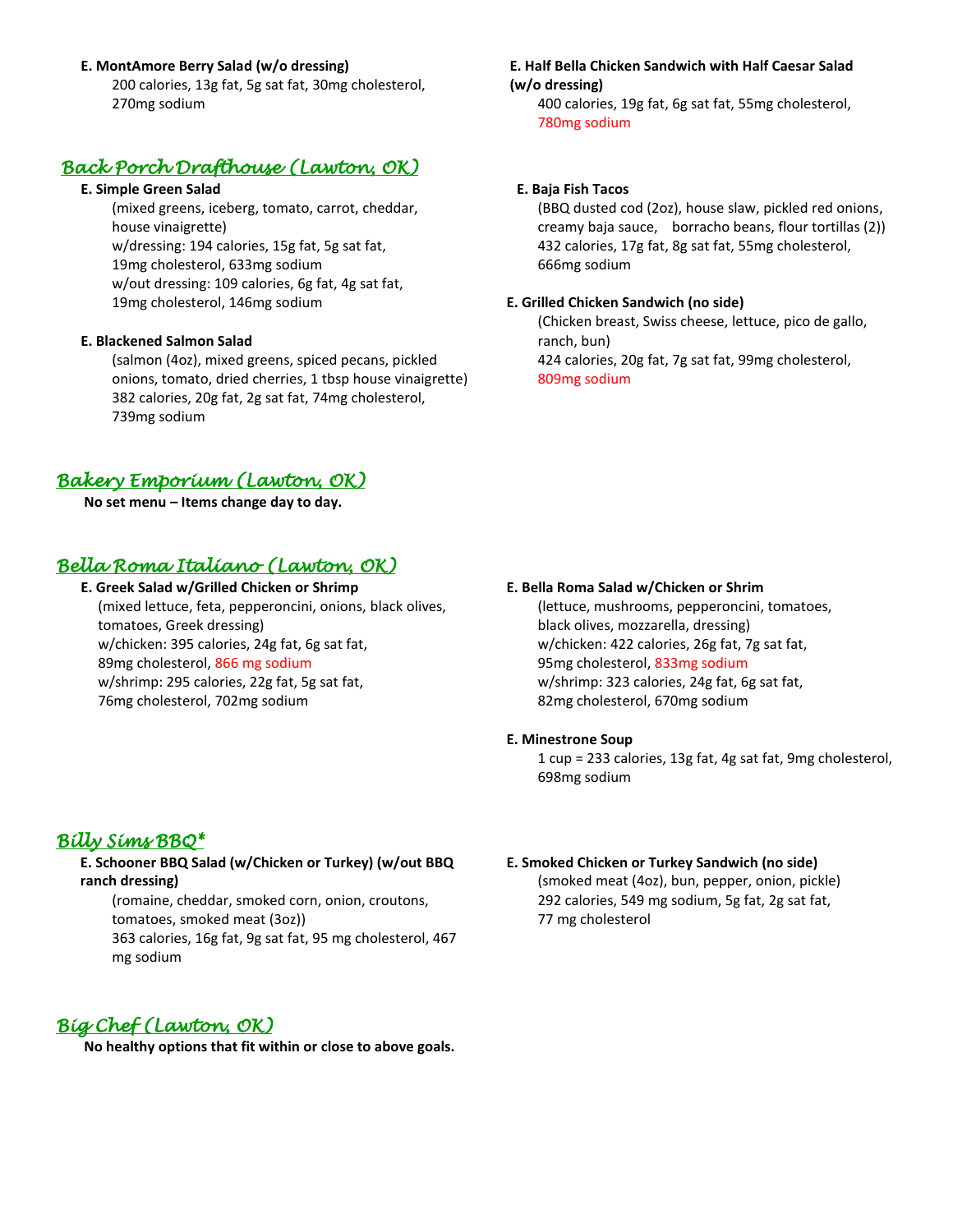## *Blue Cow Store & Café (Sterling, OK)*

## **A. Garden Salad (no dressing)**

(lettuce, tomato, onion, cucumber, cheese) 105 calories, 6g fat, 4g sat fat, 19mg cholesterol, 124mg sodium

### **E. 2 Stack Pancakes**

360 calories, 8g fat, 1g sat fat, 29mg cholesterol, 808mg sodium

## **E. Betsy Burger (no side)**

(1/4lb burger, bun) 311 calories, 14g fat, 5g sat fat, 69mg cholesterol, 509mg sodium

## **E. Holstein Burger (no side)**

(1/4lb. burger, American cheese, bun) 381 calories, 19g fat, 8g sat fat, 86mg cholesterol, 785mg sodium

## *Braum's\**

## **E. Bagel with Cream Cheese**

400 calories, 11g fat, 6g sat fat, 30.5mg cholesterol, 695mg sodium

## **E. Deluxe 1/6-pound Burger**

(1/6lb. burger, bun, lettuce, tomato, onion, pickles) 344 calories, 15g fat, 5g sat fat, 76mg cholesterol, 666mg sodium

## *Buffalo Wild Wings*

### **E. Side Salad**

210 calories, 15g fat, 5g sat fat, 15mg cholesterol, 385mg sodium

### **E. Wings (3)**

216 calories, 15g fat, 3g sat fat, 78mg cholesterol, 198mg sodium

## *Burger King*

## **A. Quaker Oatmeal Original**

140 calories, 3.5g fat, 1g sat fat, 5mg cholesterol, 100mg sodium

### **A. Quaker Oatmeal w/Maple & Brown Sugar**

270calories, 3.5g fat, 1.5g sat fat, 5mg cholesterol, 270mg sodium

## **E. Whopper Jr. Sandwich**

300 calories, 16g fat, 4.5g sat fat, 0.5g trans fat, 25mg cholesterol, 460mg sodium

### **E. Stampede Burger (no side)**

(1/4lb burger, American cheese, caramelized onions, jelly, mustard, bun) 445 calories, 19g fat, 8g sat fat, 86mg cholesterol, 847mg sodium

### **E. Mother Clucker (no side)**

(chicken breast tenders, bun) 432 calories, 18g fat, 3g sat fat, 87mg cholesterol, 803mg sodium

#### **E. Taco Salad**

(meat, beans, lettuce, tomato, onion, cheese, salsa, sour cream, jalapenos) 330 calories, 18g fat, 9g sat fat, 77mg cholesterol, 552mg sodium

#### **E. 1/6-Pound Hamburger**

(1/6lb. burger, bun lettuce, tomato, onion, pickles, mayo, special sauce) 443 calories, 26g fat, 7g sat fat, 81mg cholesterol, 745mg sodium

### **E. Fruit & Yogurt Swirl**

(homemade whole milk yogurt, strawberries, whole banana, toasted almonds) 387 calories, 17g fat, 6g sat fat, 32mg cholesterol, 163mg sodium

## **E. Crispy Fish Sandwich**

550 calories, 22g fat, 6g sat fat, 25mg cholesterol, 760mg sodium

### **E. Mini Corn Dogs (5)**

357 calories, 12g fat, 3g sat fat, 38mg cholesterol, 735mg sodium

# **E. Whopper Jr. Sandwich w/Cheese (w/o mayo)**

280 calories, 13g fat, 6g sat fat, 0.5g trans fat, 40mg cholesterol, 580mg sodium

### **E. Hamburger**

230 calories, 9g fat, 3g sat fat, 25mg cholesterol, 460mg sodium

### **E. Cheeseburger**

270 calories, 12g fat, 5g sat fat, 0.5g trans fat, 35mg cholesterol, 630mg sodium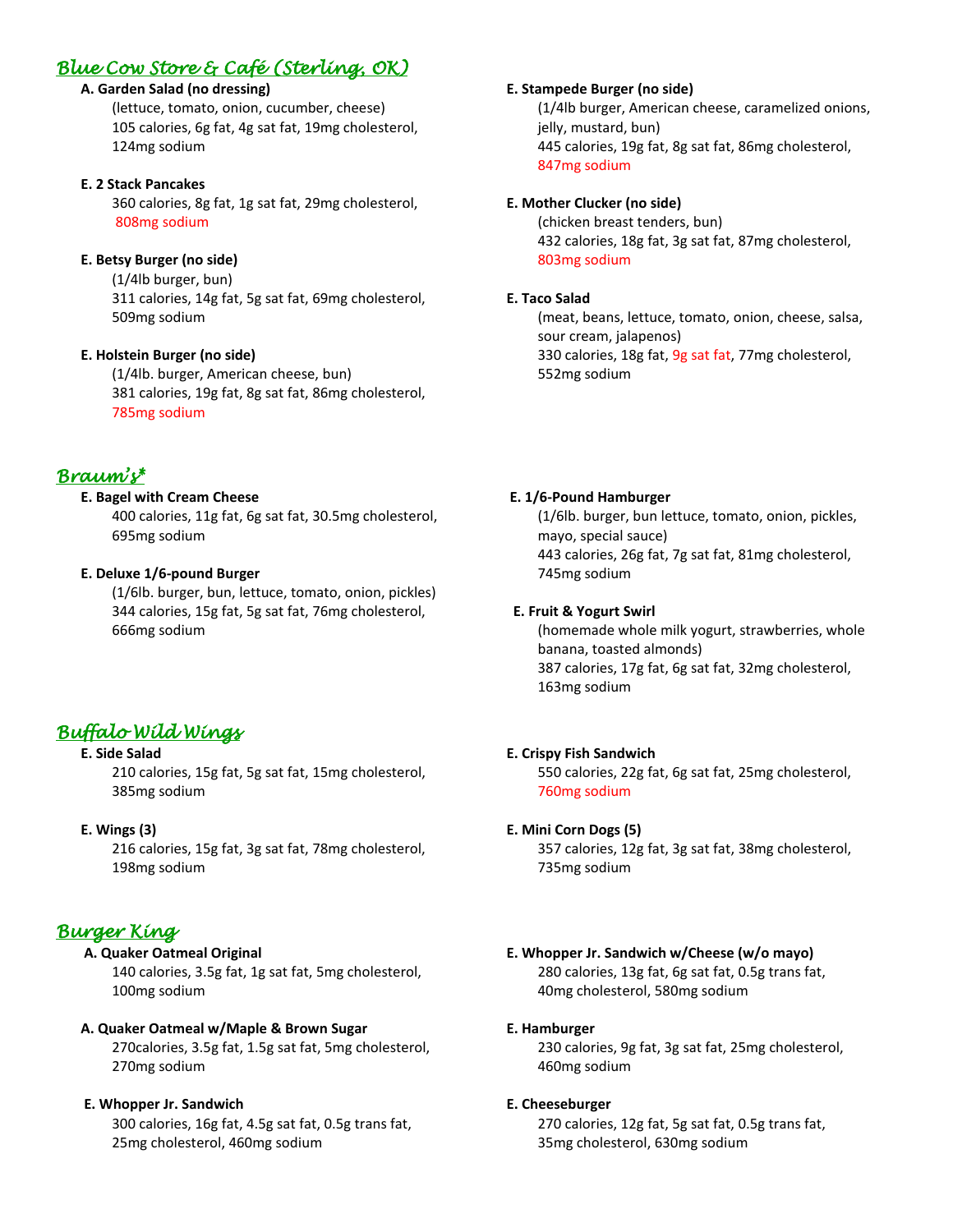#### **E. Bacon Cheeseburger**

290 calories, 13g fat, 6g sat fat, 0.5g trans fat, 40mg cholesterol, 680mg sodium

#### **E. Bacon Deluxe Cheeseburger**

290 calories, 14g fat, 6g sat fat, 0.5g trans fat, 40mg cholesterol, 720mg sodium

#### **E. King Jr. Cheeseburger**

310 calories, 17g fat, 6g sat fat, 0.5g trans fat, 40mg cholesterol, 580mg sodium

#### **E. Tendergrill Chicken Sandwich (w/o mayo)** 320 calories, 5g fat, 1g sat fat, 70mg cholesterol, 750mg sodium

## **E. Chicken Nuggets (6 piece)**

280 calories, 17g fat, 3g sat fat, 30mg cholesterol, 540mg sodium

## **E. Side Caesar Salad w/Dressing**

290 calories, 22g fat, 3.5g sat fat, 20mg cholesterol, 710mg sodium

#### **E. Chicken, Apple, & Cranberry Garden Fresh Salad w/Grilled Chicken**

480 calories, 26g fat, 7g sat fat, 95mg cholesterol, 480mg sodium

#### **E. Side Garden Salad w/Avocado Ranch Dressing**

240 calories, 22g fat, 5g sat fat, 30mg cholesterol, 540mg sodium

#### **E. Ranch Grilled Chicken Wrap**

310 calories, 16g fat, 5g sat fat, 55mg cholesterol, 770mg sodium

#### **E. Honey Mustard Grilled Chicken Wrap**

330 calories, 16g fat, 5g sat fat, 55mg cholesterol, 700mg sodium

#### **E. Grilled Chicken, Apple, Cranberry Garden Fresh Salad Wrap**

400 calories, 16g fat, 4.5g sat fat, 45mg cholesterol, 730mg sodium

#### **E. Mozzarella Sticks (4)**

280 calories, 15g fat, 5g sat fat, 35mg cholesterol, 650mg sodium

#### **E. Pancakes (3)**

490 calories, 16g fat, 4g sat fat, 45mg cholesterol, 710mg sodium

#### **E. French Toast Sticks (3)**

380 calories, 18g fat, 3g sat fat, 0mg cholesterol, 430mg sodium

#### **E. Rodeo Burger**

310 calories, 13g fat, 4g sat, 0.5g trans fat, 25mg cholesterol, 450mg sodium

### **E. Tossed Salad w/Grilled Chicken**

(tomato, lettuce, carrots, radish, cheese, chicken breast, 2tbsp. honey-lemon dressing) 405 calories, 21 g fat, 7g sat fat, 92 mg cholesterol, 732 mg sodium

## *Burgess Grill (Lawton, OK)*

**E. Garden Grilled Chicken Sandwich** (mushrooms, chicken breast, onions, peppers, Swiss,

tomato, lettuce, mayo, bun) 498 calories, 24g fat, 8g sat fat, 104 mg cholesterol, 651mg sodium

## *Carl's Jr.*

## **A. Garden Side Salad (w/o dressing)**

110 calories, 4.5g fat, 1.5g sat fat, 5mg cholesterol, 230mg sodium

#### **E. Kid's Hamburger**

270 calories, 10g fat, 3.5g sat fat, 0.5g trans fat, 25mg cholesterol, 540mg sodium

## **E. Charbroiled Atlantic Cod Fish Sandwich**

390 calories, 11g fat, 2g sat fat, 35mg cholesterol, 780mg sodium

## **E. Hand-Breaded Chicken Tenders (3 pieces)**

260 calories, 13g fat, 2.5g sat fat, 70mg cholesterol, 770mg sodium

#### **E. Chicken Stars (6 pieces)**

260 calories, 16g fat, 3.5g sat fat, 30mg cholesterol, 540mg sodium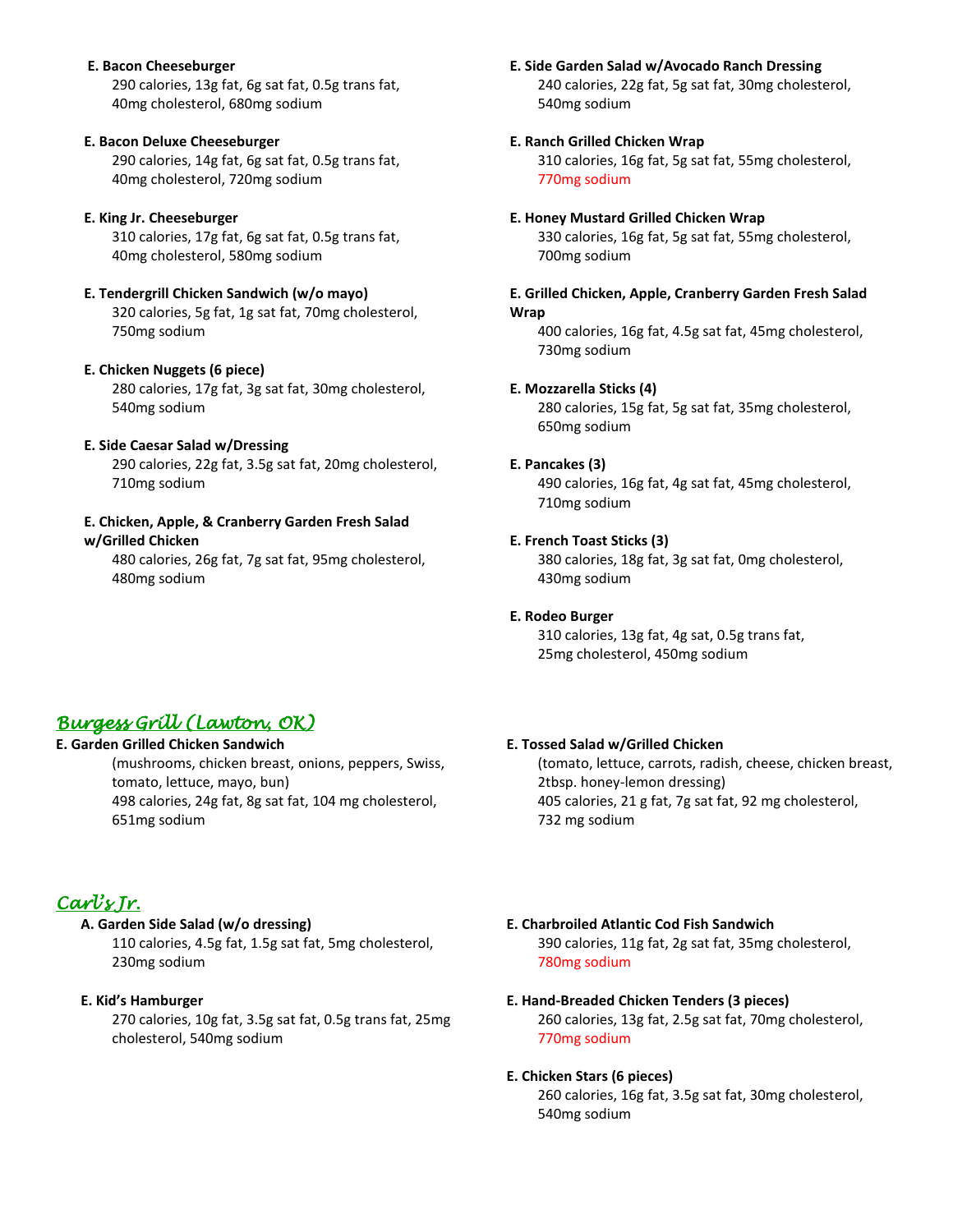## *Charley's Subs*

**S. Kids French Fries**

226 calories, 12.5g fat, 2.5g sat fat, 0mg cholesterol, 161mg sodium

## *Chick-Fil-A*

## **S. Fruit Cup**

50 calories, 0g fat, 0g sat fat, 0mg cholesterol, 0mg sodium

## **S. Side Salad (w/o dressing)**

80 calories, 4.5g fat, 3g sat fat, 15mg cholesterol, 110mg sodium

## **A. Multigrain Oatmeal w/Fruit**

140 calories, 3g fat, 0g sat fat, 0mg cholesterol, 45mg sodium

## **A. Multigrain Oatmeal w/Toppings**

290 calories, 11g fat, 1g sat fat, 0mg cholesterol, 70mg sodium

# *Chili's Grill*

- **A. House Salad (w/o dressing)** 150 calories, 6g fat, 2.5g sat fat, 15mg cholesterol, 220mg sodium
- **E. Terlingua Chili (cup)** 200 calories, 14g fat, 4g sat fat, 30mg cholesterol, 530mg sodium
- **E. 6oz. Classic Sirloin (no side)** 300 calories, 18g fat, 6g sat fat, 65mg cholesterol, 730mg sodium

## **E. Lighter Choice Margarita Chicken (no side)** 190 calories, 4g fat, 1g sat fat, 90mg cholesterol,

890mg sodium

## *China Wok Express (Lawton, OK)*

- **E. Sautéed Beef w/Scallions and Rice (1/2 portion)** 480 calories, 14g fat, 85mg cholesterol, 460mg sodium
- **E. Sautéed Beef w/Scallions w/out Rice (1/2 portion)** 360 calories, 14g fat, 85mg cholesterol, 460mg sodium

 **E. Grilled Chicken Salad** 198 calories, 7g fat, 2g sat fat, 65mg cholesterol, 533mg sodium

- **A. Yogurt Parfait** 280 calories, 3.5g fat, 2g sat fat, 20mg cholesterol, 115mg sodium
- **E. Grilled Chicken Sandwich**

320 calories, 5g fat, 1.5g sat fat, 65mg cholesterol, 800mg sodium

**E. Grilled Nuggets (8 count)**

140 calories, 3g fat, 1g sat fat, 70mg cholesterol, 530mg sodium

## **E. Chick-N-Minis (3 count)**

280 calories, 11g fat, 3g sat fat, 40mg cholesterol, 670mg sodium

## **E. Grilled Market Salad (w/o dressing)**

200 calories, 5g fat, 2g sat fat, 65mg cholesterol, 570mg sodium

## **E. Lighter Choice Salmon (no side)**

340 calories, 19g fat, 3g sat fat, 100mg cholesterol, 880mg sodium

## **E. Kids Burger**

340 calories, 18g fat, 8g sat fat, 0.5g trans fat, 65mg cholesterol, 570mg sodium

**E. Kids Corn Dog**

230 calories, 11g fat, 3g sat fat, 20mg cholesterol, 400mg sodium

## **E. Kids Grilled Chicken Platter**

160 calories, 4g fat, 1g sat fat, 90mg cholesterol, 690mg sodium

## **E. Kids Grilled Chicken Sandwich**

250 calories, 6g fat, 2.5g sat fat, 65mg cholesterol, 610mg sodium

## **E. Chicken Fried Rice (1/2 portion)**

540 calories, 7g fat, 1.5g sat fat, 95mg cholesterol, 240mg sodium

## **S. White Rice (1/2 cup)**

120 calories, 0g fat, 0g sat fat, 0mg cholesterol, 0mg sodium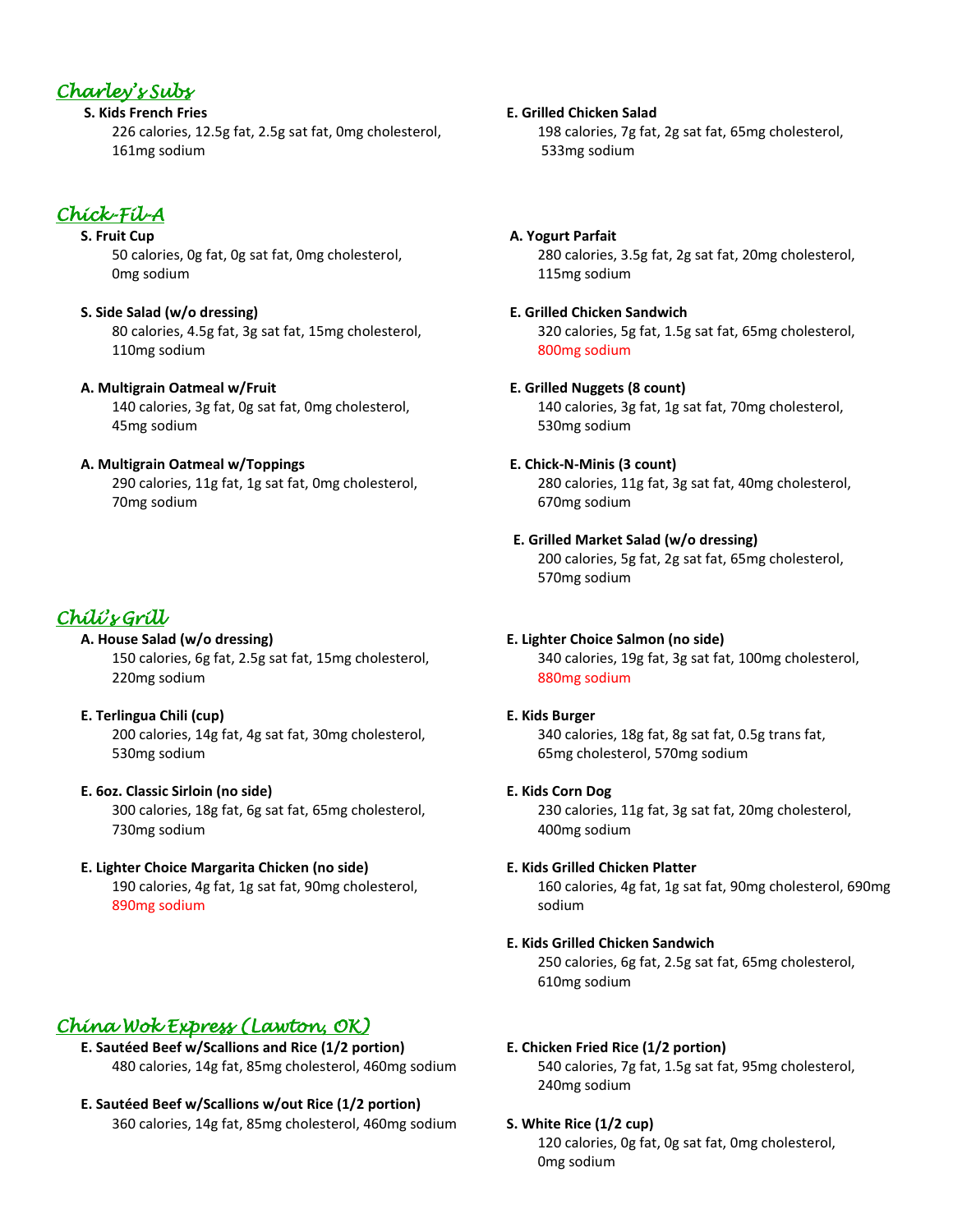## *Chuck E. Cheese's*

## **A. Cheesy Breadstick (1 breadstick)**

110 calories, 6g fat, 2g sat fat, 7mg cholesterol, 246mg sodium

## **E. Cheese Pizza (1 slice)**

Medium – 151 calories, 4g fat, 2g sat fat, 9mg cholesterol, 347mg sodium Large – 169 calories, 5g fat, 2 g sat fat, 10mg cholesterol, 389mg sodium

## **E. Pepperoni Pizza (1 slice)**

Medium – 178 calories, 7g fat, 3g sat fat, 15mg cholesterol, 445mg sodium Large – 195 calories, 7g fat, 3g sat fat, 16mg cholesterol, 481mg sodium

## **E. Canadian Bacon & Pineapple Pizza (1 slice)**

Medium – 159 calories, 4g fat, 2g sat fat, 11mg cholesterol, 394mg sodium Large – 179 calories, 5g fat, 2g sat fat, 12mg cholesterol, 441mg sodium

# *Church's Chicken*

## **E. Boneless Wings w/o sauce (4)** 320 calories, 20g fat, 4g sat fat, 40mg cholesterol, 640mg sodium

# *Cici's Pizza Buffet*

 **A. Signature Salad (1/2 cup)** 35 calories, 3.5g fat, 0.5g sat fat, 2mg cholesterol, 299mg sodium

**E. 2 slices any 12" Pizza Buffet Varieties**

# *Cinnabon*

**E. Minibon Roll** 350 calories, 14g fat, 7g sat fat, 5mg cholesterol, 330mg sodium

**E. Churro (1)** 290 calories, 12g fat, 1.5g sat fat, 0mg cholesterol, 500mg sodium

# *Cracker Barrel*

## **A. Tossed Salad (w/o dressing)** 20 calories, 0g fat, 0g sat fat, 0mg cholesterol, 10mg sodium

## **E. Spicy Grilled Catfish (no side)**

120 calories, 5g fat, 1.5g sat fat, 45mg cholesterol, 300mg sodium

## **E. Super Combo Pizza (1 slice)**

Medium – 179 calories, 7g fat, 3g sat fat, 15mg cholesterol, 462mg sodium Large – 201 calories, 8g fat, 4g sat fat, 18mg cholesterol, 519mg sodium

## **E. Veggie Combo Pizza (1 slice)**

Medium – 160 calories, 5g fat, 2g sat fat, 9mg cholesterol, 375mg sodium Large – 179 calories, 5g fat, 2g sat fat, 10mg cholesterol, 418mg sodium

## **E. All Meat Combo Pizza (1 slice)**

Medium – 187 calories, 8g fat, 4g sat fat, 19mg cholesterol, 505mg sodium Large – 216 calories, 9g fat, 4g sat fat, 22mg cholesterol, 594mg sodium

## **E. BBQ Chicken Pizza (1 slice)**

Medium – 146 calories, 4g fat, 2g sat fat, 13mg cholesterol, 391mg sodium Large – 196 calories, 5g fat, 2g sat fat, 17mg cholesterol, 525mg sodium

## **E. Spicy Chicken Breast (no side)**

320 calories, 20g fat, 5g sat fat, 75mg cholesterol, 760mg sodium

### **E. Chicken Noodle Soup (1/2 cup)** 48 calories, 1.5g fat, 0.4g sat fat, 6mg cholesterol, 532mg sodium

- **E. 1 slice any 15" To-Go Pizza Varieties**
- **E. Cinnabon Classic Bites (4)** 420 calories, 17g fat, 7g sat fat, 5mg cholesterol, 550mg sodium
- **E. Grilled Chicken Tenderloins (no side)** 170 calories, 4.5g fat, 1g sat fat, 70mg cholesterol, 640mg sodium

## **E. Chicken Noodle Soup (cup)**

90 calories, 1g fat, 0g sat fat, 35mg cholesterol, 650mg sodium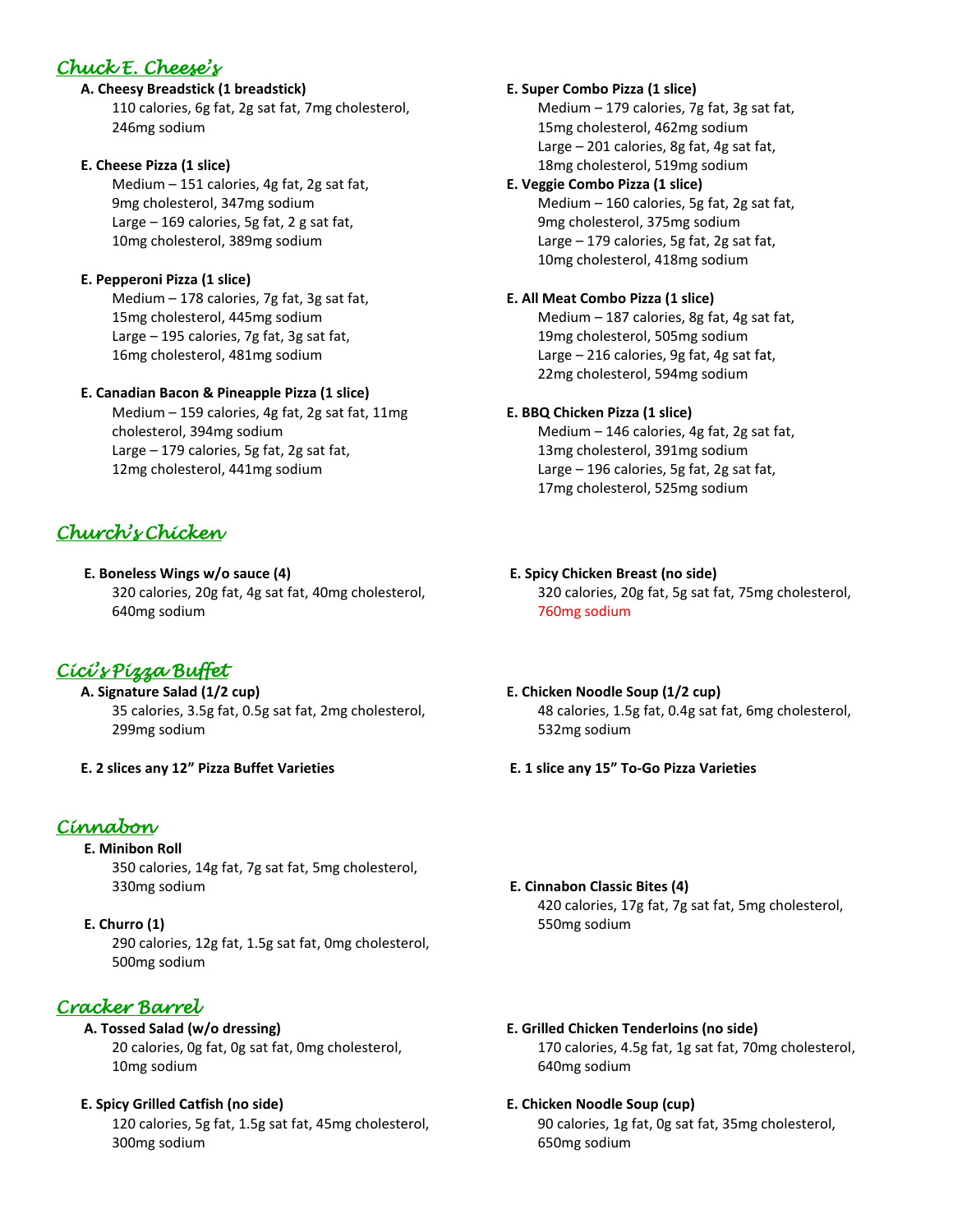## **E. Vegetable Soup (cup)**

70 calories, 0g fat, 0g sat fat, 0mg cholesterol, 640mg sodium

## *Crockett Smoke House (Lawton, OK)*

**Options for 1/2 smoked chicken and turkey breast but buffet-style/create-your-own meal so cannot estimate nutrition info of combos.**

## *Domino's Pizza*

 **A. Garden Fresh Salad (w/o dressing)** 140 calories, 7g fat, 4.5g sat fat, 20mg cholesterol, 160mg sodium

#### **E. Grilled Chicken Caesar Salad (w/o dressing)** 170 calories, 7g fat, 3.5g sat fat, 45mg cholesterol,

590mg sodium

## **E. Veggie Pizza (1 slice)**

12" Hand-Tossed – 180 calories, 2g sat fat, 380mg sodium 12" Thin Crust – 135 calories, 2g sat fat, 250mg sodium

# *El Charro's Restaurant (Fletcher, OK)*

## **E. Beef Taco (1)**

(beef, cheese, lettuce, tomato, corn tortilla) 239 calories, 12g fat, 5g sat fat, 60mg cholesterol, 506mg sodium

## **E. Chicken Taco (1)**

(chicken, cheese, lettuce, tomato, corn tortilla) 190 calories, 6g fat, 3g sat fat, 57mg cholesterol, 504mg sodium

## *El Chico\**

## **E. Sizzling Chicken Salad (w/o dressing)**

(chicken, zucchini, mixed greens, avocado, jack cheese, tomato, corn tortilla strips)

426 calories, 21g fat, 6g sat fat, 85mg cholesterol, 504mg sodium

## **E. Chicken Fajita Salad (w/o dressing)**

(grilled chicken breast, cheddar cheese, tomatoes, mixed greens, guacamole) 376 calories, 21g fat, 6g sat fat, 95mg cholesterol, 723mg sodium

#### **E. Veggie and Chicken Pizza (1 slice)**

12" Hand-Tossed – 185 calories, 2g sat fat, 420mg sodium 12" Thin Crust – 143 calories, 2g sat fat, 290mg sodium

### **E. Chicken, Green Pepper, Onion Pizza (1 slice)**

12" Hand-Tossed – 185 calories, 2g sat fat, 405mg sodium 12" Thin Crust – 145 calories, 2g sat fat, 270mg sodium

## **E. Chicken and Ham Pizza (1 slice)**

12" Hand-Tossed – 195 calories, 2g sat fat, 505mg sodium 12" Thin Crust – 153 calories, 2g sat fat, 370mg sodium

## **E. Ham and Pineapple Pizza (1 slice)**

12" Hand-Tossed – 190 calories, 2g sat fat, 440mg sodium 12" Thin Crust – 145 calories, 2g sat fat, 305mg sodium

## **E. Shrimp Cocktail**

(7 large shrimp, 1/4 cup cocktail sauce) 113 calories, 1g fat, 0g sat fat, 83mg cholesterol, 838mg sodium

### **E. Chicken Taco Salad (w/o shell)**

(chicken, cheese, lettuce, tomato, onion, sour cream, guacamole) 341 calories, 18g fat, 7g sat fat, 99mg cholesterol, 806mg sodium

### **E. Chicken Monterrey Dinner**

(chicken, onions, mushrooms, peppers, melted jack cheese, rice, sautéed vegs) 440 calories, 13g fat, 7g sat fat, 98mg cholesterol, 847mg sodium

### **E. Mushroom Pepper Chicken**

(chicken, jack cheese, mushrooms, red peppers, black beans, rice) 471 calories, 13g fat, 7g sat fat, 98mg cholesterol, 509mg sodium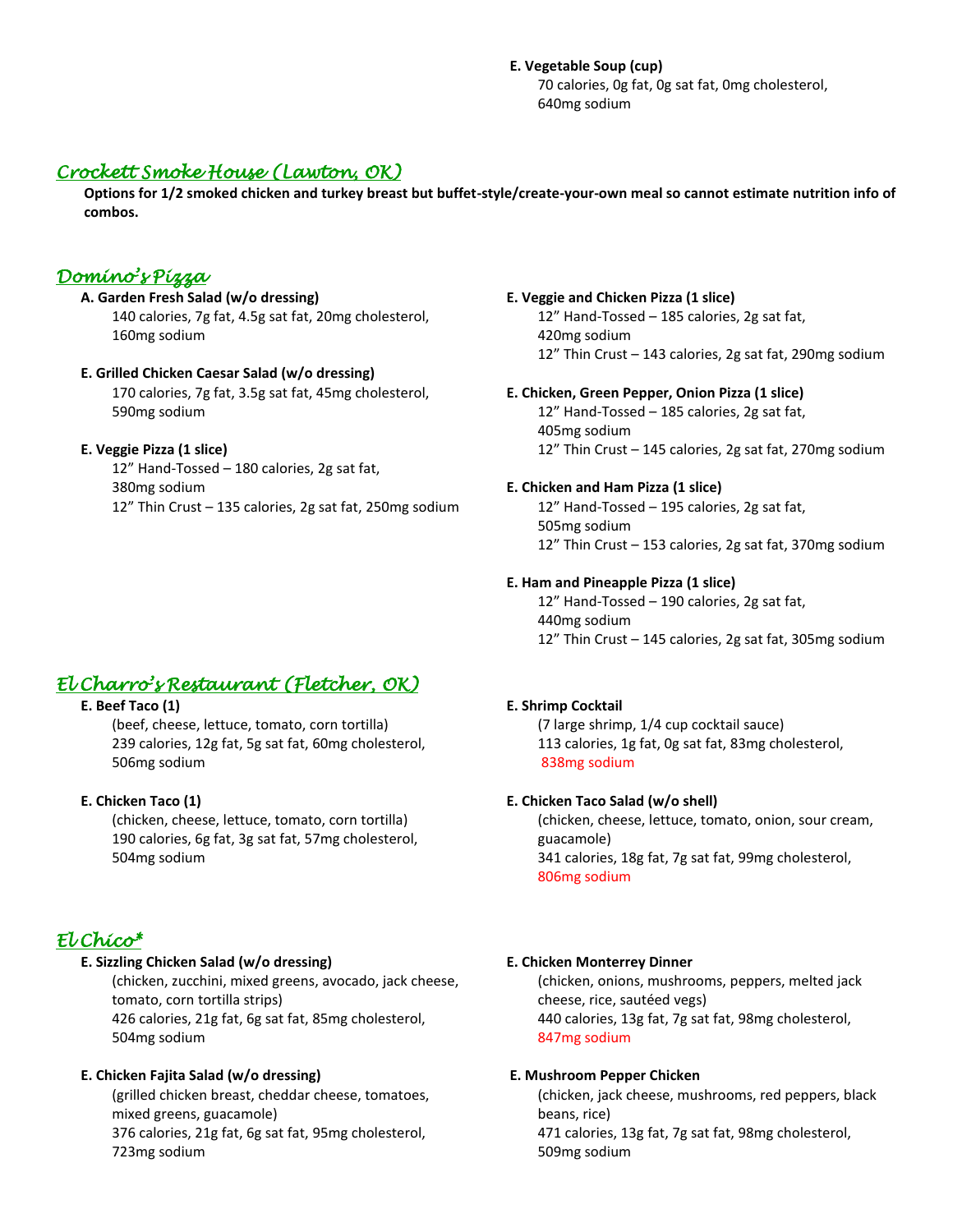# *El Greco (Lawton, OK)*

## **E. Falafels**

(8 falafel, tzatziki sauce) 498 calories, 26g fat, 4g sat fat, 6mg cholesterol, 892mg sodium

# *Golden Corral*

## **A. Beef Quesadilla (1)**

130 calories, 8g fat, 3g sat fat, 15mg cholesterol, 210mg sodium

## **E. Bacon Wrapped Steak (3oz.)(no side)**

240 calories, 11g fat, 5g sat fat, 0.5 trans fat, 80mg cholesterol, 620mg sodium

## **E. BBQ Pork (3oz.)(no side)**

170 calories, 8g fat, 2g sat fat, 75mg cholesterol, 100mg sodium

## **E. BBQ Pork Ribs (3oz.)(no side)**

220 calories, 12g fat, 4g sat fat, 75mg cholesterol, 440mg sodium

## **E. Beef Enchiladas (1)**

210 calories, 11g fat, 3.5g sat fat, 40mg cholesterol, 560mg sodium

### **E. Beef Tips (3oz.)(no side)**

140 calories, 5g fat, 1.5g sat fat, 65mg cholesterol, 260mg sodium

## **E. Bone-In Catfish (3oz.)(no side)**

210 calories, 14g fat, 2.5g sat fat, 50mg cholesterol, 430mg sodium

## **E. Bourbon Street Chicken (3oz.)(no side)**

170 calories, 9g fat, 2.5g sat fat, 95mg cholesterol, 350mg sodium

## **E. Bourbon Street Wings (3)**

220 calories, 15g fat, 4g sat fat, 70mg cholesterol, 320mg sodium

## **E. Buffalo Shrimp (6)**

220 calories, 9g fat, 1.5g sat fat, 55mg cholesterol, 630mg sodium

## **E. Chicken Breast (no side)**

100 calories, 2.5g fat, 0g sat fat, 50mg cholesterol, 390mg sodium

### **E. Falafel Sandwich (green salad side)**

 (pita, falafel (5), lettuce, tomato, tzatziki sauce) 503 calories, 14g fat, 2g sat fat, 3 mg cholesterol, 909 mg sodium

## **E. Chicken Souvlaki Sandwich (green salad side)**

(pita, marinated chicken breast, tomato, lettuce, tzatziki sauce) 409 calories, 5g fat, 2g sat fat, 75 mg cholesterol, 932 mg sodium

## **E. Chicken Fried Steak (3oz.)(no side)**

220 calories, 11g fat, 3g sat fat, 35mg cholesterol, 340mg sodium

## **E. Golden Delicious Shrimp (6)**

210 calories, 9g fat, 1.5g sat fat, 55mg cholesterol, 330mg sodium

## **E. Machacha Beef (3oz.)(no side)**

140 calories, 8g fat, 3g sat fat, 55mg cholesterol, 230mg sodium

## **E. Machacha Chicken (3oz.)(no side)**

120 calories, 6g fat, 1.5g sat fat, 60mg cholesterol, 470mg sodium

## **E. North Carolina BBQ Pork (3oz.)(no side)**

150 calories, 10g fat, 3.5g sat fat, 50mg cholesterol, 115mg sodium

## **E. Pepperoni Pizza (1 slice)**

210 calories, 10g fat, 4.5g sat fat, 25mg cholesterol, 500mg sodium

### **E. Popcorn Shrimp (15)**

130 calories, 6g fat, 1g sat fat, 30mg cholesterol, 490mg sodium

### **E. Salisbury Steak (no side)**

130 calories, 4.5g fat, 1.5g sat fat, 25mg cholesterol, 660mg sodium

### **E. Sirloin (3oz.)(no side)**

150 calories, 6g fat, 3g sat fat, 55mg cholesterol, 400mg sodium

## **E. Southern Style Boneless Pork Chops (3oz.)(no side)** 240 calories, 16g fat, 4.5g sat fat, 70mg cholesterol, 410mg sodium

## **E. Carved Turkey (Dark Meat w/Skin)(3oz.)(no side)** 190 calories, 10g fat, 3g sat fat, 75mg cholesterol, 130mg sodium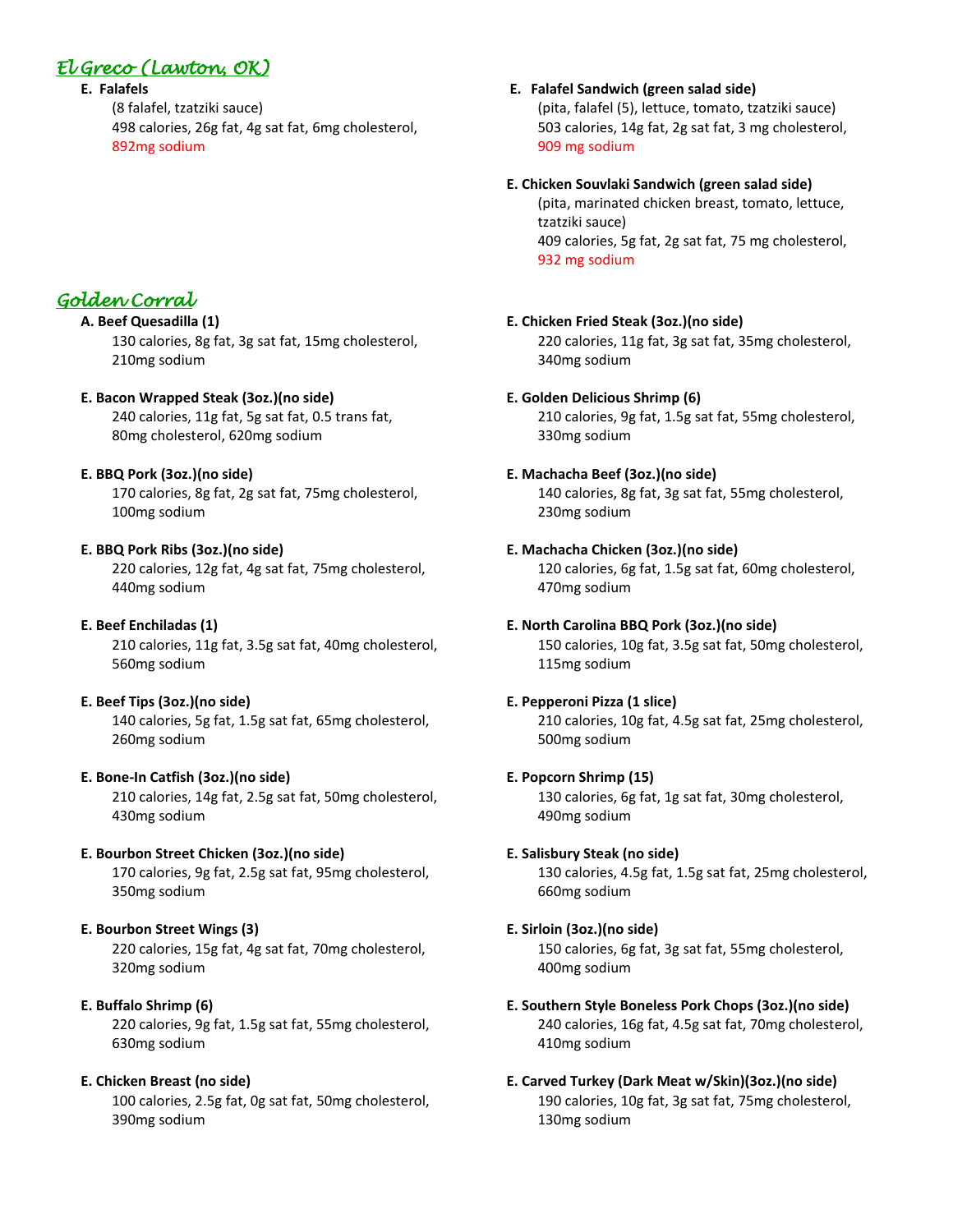## **E. Carved Turkey (White Meat w/Skin)(3oz.)(no side)** 170 calories, 7g fat, 2g sat fat, 65mg cholesterol, 120mg sodium

# *Grassland Coffee (Elgin, OK)*

## **E. Turkey Sandwich**

(farmhouse bread, roasted turkey, onion, lettuce, tomato, American cheese, mayo, mustard) 510 calories, 22g fat, 6g sat fat, 63mg cholesterol, 844mg sodium

**Other menu items change daily.**

## *Hog Pin Bowl & Sports Grill*

**No healthier options available that fit within these guidelines.**

## *Hong Kong Buffet (Lawton, OK)*

 **A. Spring Roll (1)** 161 calories, 8g fat, 2g sat fat, 0 mg cholesterol, 339 mg sodium

## *IHOP*

**A. Simple & Fit Mixed Greens Salad w/Reduced Fat Italian** 40 calories, 1.5g fat, 0g sat fat, 0mg cholesterol, 120mg sodium

## **E. Simple & Fit 2-Egg Breakfast**

360 calories, 10g fat, 2g sat fat, 0.5mg trans fat, 35mg cholesterol, 780mg sodium

## **E. Bagel (plain)**

210 calories, 0.5g fat, 0g sat fat, 0mg cholesterol, 380mg sodium

## **E. Cottage Cheese**

140 calories, 6g fat, 4g sat fat, 0mg cholesterol, 610mg sodium

## **E. Plain Omlette w/Egg Substitute**

140 calories, 4g fat, 0.5g sat fat, 10mg cholesterol, 320mg sodium

## **E. Simple & Fit Vegetable Omlette**

320 calories, 14g fat, 5g sat fat, 25mg cholesterol, 690mg sodium

## **E. Kids Crispy Chicken Strips**

270 calories, 9g fat, 1.5g sat fat, 35mg cholesterol, 400mg sodium

## **E. Mixed Greens Salad w/Creamy Caesar Dressing**

240 calories, 21g fat, 4g sat fat, 20mg cholesterol, 620mg sodium

## **E. Chicken Sandwich**

(farmhouse bread, roasted chicken, onion, lettuce, tomato, American cheese, mayo, mustard) 514 calories, 22g fat, 6g sat fat, 71mg cholesterol, 939mg sodium

## **S. Brown Rice (1/2 cup)**

110 calories, 1g fat, 0g sat fat, 0mg cholesterol, 0mg sodium

 **E. Mixed Greens Salad w/Creamy Italian Dressing** 240 calories, 18g fat, 2.5g sat fat, 0mg cholesterol, 500mg sodium

## **E. Mixed Greens Salad w/Fat-Free Raspberry Vinaigrette Dressing**

80 calories, 0g fat, 0g sat fat, 0mg cholesterol, 520mg sodium

#### **E. Mixed Greens Salad w/Honey Balsamic Dressing** 210 calories, 15g fat, 2g sat fat, 0mg cholesterol, 280mg sodium

 **E. Mixed Greens Salad w/Honey-Lime Vinaigrette Dressing** 240 calories, 18g fat, 2.5g sat fat, 0mg cholesterol, 200mg sodium

### **E. Mixed Greens Salad w/Honey Mustard Dressing** 240 calories, 19g fat, 3g sat fat, 15mg cholesterol, 460mg sodium

## **E. Mixed Greens Salad w/Orange Vinaigrette Dressing** 190 calories, 15g fat, 2g sat fat, 0mg cholesterol, 310mg sodium

 **E. Mixed Greens Salad w/Raspberry Vinaigrette Dressing** 140 calories, 11g fat, 1.5g sat fat, 0mg cholesterol, 740mg sodium

 **E. Mixed Greens Salad w/Thousand Island Dressing** 290 calories, 26g fat, 4g sat fat, 10mg cholesterol, 470mg sodium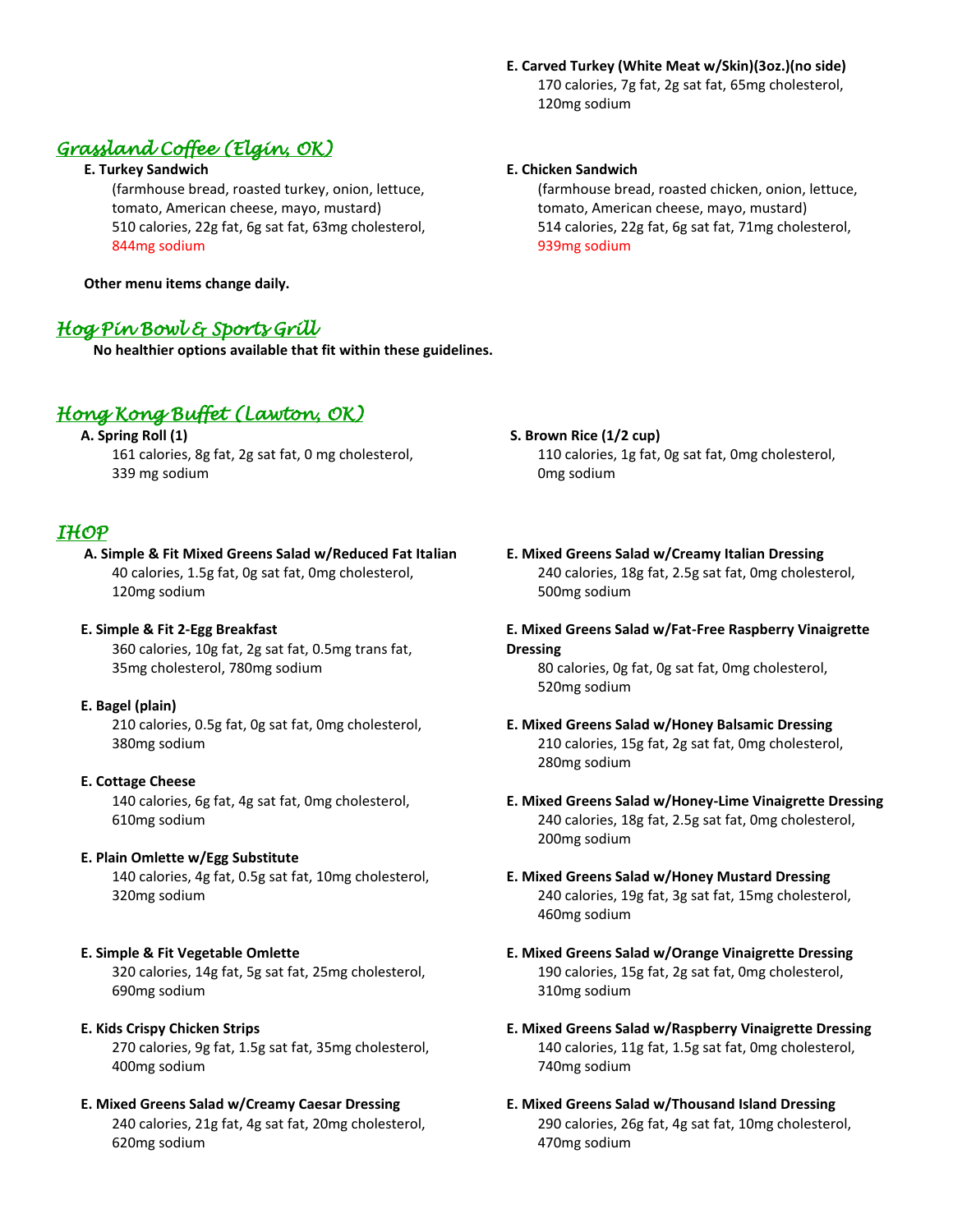## *Jack-in-the-Box*

## **A. Chiquita Apple Bites w/Caramel**

70 calories, 0g fat, 0g sat fat, 0mg cholesterol, 55mg sodium

## **E. Jr. Jack**

320 calories, 15g fat, 5g sat fat, 0.5g trans fat, 30mg cholesterol, 720mg sodium

## **E. Hamburger**

280 calories, 11g fat, 4g sat fat, 0.5g trans fat, 25mg cholesterol, 680mg sodium

## **E. Chicken Nuggets (5 piece)**

240 calories, 17g fat, 2g sat fat, 25mg cholesterol, 600mg sodium

# *Jersey Mike's Subs*

## **E. Roast Beef & Provolone Wheat Mini Sub** 535 calories, 14.5g fat, 6g sat fat, 75mg cholesterol, 715mg sodium

## **E. Tossed Salad (w/o dressing)**

50 calories, 0.5g fat, 0g sat fat, 0mg cholesterol, 20mg sodium

# **E. Mike's Salad (w/o dressing)**

65 calories, 0g fat, 0g sat fat, 0mg cholesterol, 45mg sodium

## **E. Gorgonzola Salad (w/o dressing)** 380 calories, 21g fat, 6.5g sat fat, 20mg cholesterol, 380mg sodium

## **E. Feta Salad (w/o dressing)**

140 calories, 4.5g fat, 2.5g sat fat, 10mg cholesterol, 445mg sodium

# *Jimmy's Eggs*

## **S. Yogurt & Strawberries** 160 calories, 2.5g fat, 1.5g sat fat, 10mg cholesterol, 105mg sodium

## **S. Oatmeal**

90 calories, 2g fat, 0g sat fat, 0mg cholesterol, 5mg sodium

## **E. Skinny Jimmy**

600 calories, 12g fat, 3.5g sat fat, 15mg cholesterol, 510mg sodium

# *John & Cook's Real Pit Bar-B-Que (Lawton, OK)*

**No healthy options that fit or come close to above goals.**

## **E. Grilled Chicken Salad (w/o dressing)**

250 calories, 9g fat, 4g sat fat, 70mg cholesterol, 660mg sodium

## **E. Mozzarella Cheese Sticks (3)**

280 calories, 16g fat, 6g sat fat, 25mg cholesterol, 590mg sodium

## **E. Taco (1)**

190 calories, 11g fat, 3g sat fat, 15mg cholesterol, 320mg sodium

## **E. Mini Pancakes**

140 calories, 15g fat, 0g sat fat, 0mg cholesterol, 350mg sodium

# **E. Chef Salad (w/o dressing)**

255 calories, 10g fat, 6g sat fat, 60mg cholesterol, 635mg sodium

## **E. Kid's Meal American Classic Wheat Sub** 215 calories, 5.5g fat, 2g sat fat, 25mg cholesterol, 705mg sodium

- **E. Kid's Meal Turkey Breast & Provolone Wheat Sub** 220 calories, 5g fat, 2g sat fat, 20mg cholesterol, 680mg sodium
- **E. Kid's Meal Turkey Breast & Provolone White Sub** 245 calories, 4.5g fat, 2g sat fat, 20mg cholesterol, 760mg sodium

## **E. Kid's Meal Salami & Provolone Wheat Sub** 230 calories, 6g fat, 3g sat fat, 20mg cholesterol, 770mg sodium

## **E. Bowl of Oatmeal**

Plain - 380 calories, 3.5g fat, 0.5g sat fat, 0mg cholesterol, 25mg sodium Blueberries – 415 calories, 3.5g fat, 0.5g sat fat, 0mg cholesterol, 25mg sodium Bananas – 440 calories, 3.5g fat, 0.5g sat fat, 0mg cholesterol, 25mg sodium

## **E. Sweet Potato Short Stack**

420 calories, 5g fat, 0g sat fat, 0mg cholesterol, 820mg sodium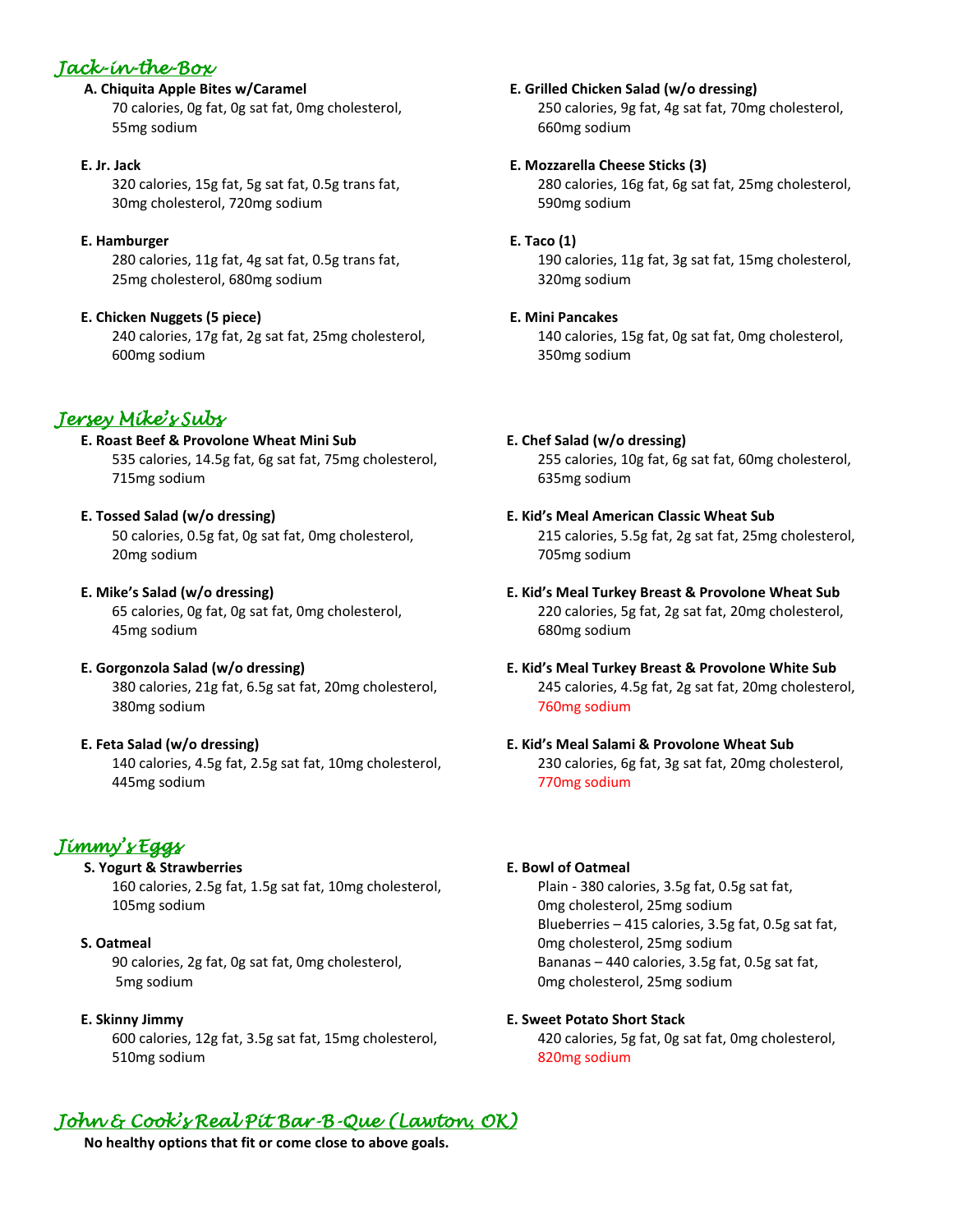## *KFC*

- **A. House Salad (w/o dressing)** 15 calories, 0g fat, 0g sat fat, 0mg cholesterol, 10mg sodium
- **E. Extra Crispy Tenders (2)** 250 calories, 13g fat, 1.5g sat fat, 60mg cholesterol, 630mg sodium
- **E. Original Recipe Chicken Breast w/o Skin or Breading** 130 calories, 2g fat, 0.5g sat fat, 90mg cholesterol, 520mg sodium
- **E. Original Recipe Bites (6)** 200 calories, 9g fat, 1.5g sat fat, 60mg cholesterol, 660mg sodium

## *Kimono Japanese Steakhouse\**

## **A. Edamame (1 cup, unsalted)**

189 calories, 8g fat, 1g sat fat, 0mg cholesterol, 9mg sodium

## **A. Seaweed Salad**

118 calories, 6g fat, 1g sat fat, 52mg cholesterol, 107mg sodium

## **E. California Roll**

220 calories, 6g fat, 1g sat fat, 55mg cholesterol, 246mg sodium

## *Kobe Japanese Steakhouse\**

## **A. Sashimi**

(3 pieces each of tuna, salmon, white fish) 205 calories, 4g fat, 1g sat fat, 77mg cholesterol, 68mg sodium

## **A. Sushi for Experts**

(3 pieces tuna roll, 1 piece each salmon/tuna/white fish, white rice) 250 calories, 3g fat, 1g sat fat, 51mg cholesterol, 81mg sodium

## **A. Edamame (1 cup, unsalted)**

189 calories, 8g fat, 1g sat fat, 0mg cholesterol, 9mg sodium

## **A. Seaweed Salad**

(seaweed, masago, sesame seeds, shredded carrots, cucumber)

118 calories, 6g fat, 1g sat fat, 52mg cholesterol, 107mg sodium

## **E. Gyoza Chicken Dumplings (4)**

164 calories, 4g fat, 1g sat fat, 71mg cholesterol, 644mg sodium

## **E. Hot Wings (4)**

280 calories, 16g fat, 4g sat fat, 80mg cholesterol, 640mg sodium

## **E. Chicken Little Sandwich**

310 calories, 18g fat, 2.5g sat fat, 40mg cholesterol, 590mg sodium

## **E. Honey BBQ Sandwich**

320 calories, 3.5g fat, 1g sat fat, 70mg cholesterol, 770mg sodium

## **E. Tuna Roll**

234 calories, 6g fat, 1g sat fat, 26mg cholesterol, 43mg sodium

## **E. Salmon Roll**

256 calories, 9g fat, 2g sat fat, 26mg cholesterol, 48mg sodium

### **E. Cucumber Salad**

(2 pieces each crab/octopus/shrimp, shredded cucumber, seaweed) 116 calories, 1g fat, 0g sat fat, 78mg cholesterol, 533mg sodium

### **E. Lettuce Wraps**

(chicken, peanuts, water chestnuts, mushrooms, garlic, green onion, lettuce cups) 368 calories, 21g fat, 3g sat fat, 71mg cholesterol, 338mg sodium

## **E. Rainbow Roll**

(rice, crab, cucumber, avocado, 1 piece each tuna/salmon/whitefish/avocado, seaweed) 368 calories, 13g fat, 2g sat fat, 93mg cholesterol, 282mg sodium

## **E. California Roll**

(imitation crab, cucumber, avocado, masago, rice, seaweed) 230 calories, 7g fat, 1g sat fat, 107mg cholesterol, 258mg sodium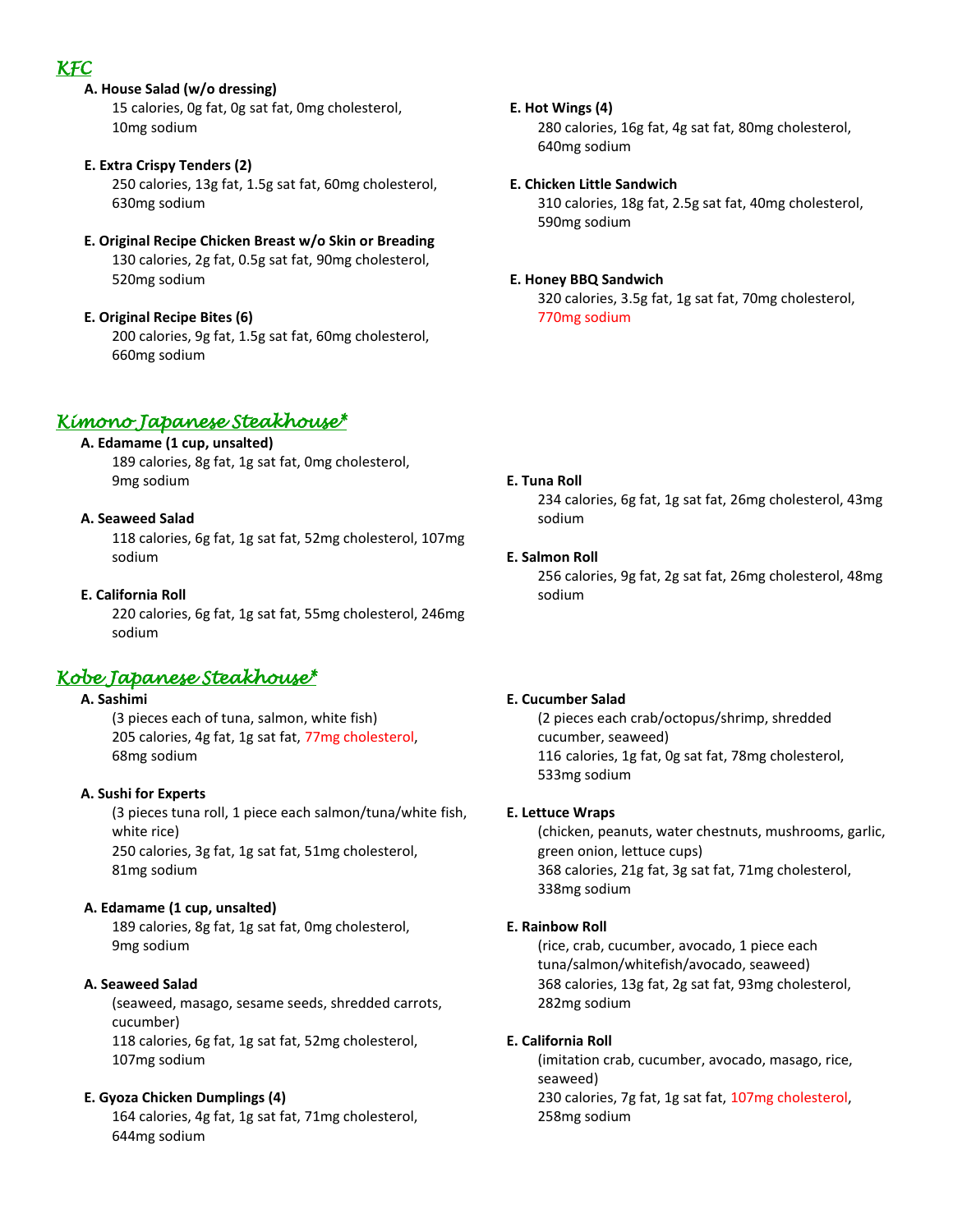# *Las Margaritas (Elgin, OK)*

## **E. Guacamole Salad**

(guacamole, lettuce) 276 calories, 23g fat, 3g sat fat, 0mg cholesterol, 474mg sodium

## **E. Chicken Fajita Taco Salad**

(chicken, peppers, onions, tomatoes, lettuce, cheese, sour cream, pico de gallo, guacamole) 358 calories, 18g fat, 7g sat fat, 99mg cholesterol, 593mg sodium

## **E. Grilled Chicken Salad (no dressing)**

(lettuce, tomatoes, avocado, grilled chicken) 217 calories, 9g fat, 2g sat fat, 72mg cholesterol, 351mg sodium

## **E. House Salad w/Chicken (no dressing)**

(romaine, chicken, tomatoes, carrots, onions, cucumbers, peppers, croutons, cheese) 331 calories, 12g fat, 5g sat fat, 92mg cholesterol, 632mg sodium

## **E. Chicken Ramos Special**

 (grilled onions, peppers, broccoli, cauliflower, mushrooms, tomatoes, potatoes, chicken) 267 calories, 4g fat, 1g sat fat, 72mg cholesterol, 427mg sodium

## **E. Special Lunch 5**

(grilled chicken, zucchini, broccoli, mushrooms, carrots, Mexican rice) 276 calories, 4g fat, 1g sat fat, 72mg cholesterol, 742mg sodium

## **E. Grilled Chicken Breast**

(seasoned chicken breast, Mexican rice, steamed vegetables) 251 calories, 4g fat, 1g sat fat, 72mg cholesterol, 718mg sodium

## *Leo & Ken's Truck Stop Restaurant (Lawton, OK)*

## **E. Hamburger (1/4 lb.) (no side)**

 (burger, mustard, onions, pickles, lettuce, tomato, bun) 310 calories, 14g fat, 5g sat fat, 69 mg cholesterol, 780 mg sodium

## *Leo's Country Café (Lawton, OK)*

## **E. Oatmeal w/cinnamon & brown sugar**

1 cup = 183 calories, 2g fat, 0g sat fat, 0 mg cholesterol, 12mg sodium

## *Little Caesar's Pizza*

## **A. Crazy Bread (1 breadstick)**

100 calories, 3g fat, 0.5g sat fat, 0mg cholesterol, 150mg sodium

### **A. Pepperoni Cheese Bread (1 piece)**

150 calories, 8g fat, 3g sat fat, 15mg cholesterol, 280mg sodium

## **A. Italian Cheese Bread (1 piece)**

130 calories, 6g fat, 2.5g sat fat, 10mg cholesterol, 240mg sodium

## **E. 14" Hot N' Ready Cheese Pizza (1 slice)**

250 calories, 9g fat, 4g sat fat, 20mg cholesterol, 440mg sodium

### **E. Roast Beef Sandwich (no side)**

(roast beef (3oz), lettuce, tomato, mayo, white bread) 470 calories, 27g fat, 8g sat fat, 70mg cholesterol, 619 mg sodium

## **E. 14" Hot N' Ready Pepperoni Pizza (1 slice)**

280 calories, 11g fat, 5g sat fat, 25mg cholesterol, 560mg sodium

### **E. Ultimate Supreme Pizza (1 slice)**

310 calories, 13g fat, 6g sat fat, 25mg cholesterol, 640mg sodium

### **E. Deep Dish Pizza (1 slice)**

Cheese – 360 calories, 15g fat, 6g sat fat, 20mg cholesterol, 550mg sodium Pepperoni – 390 calories, 18g fat, 7g sat fat, 25mg cholesterol, 670mg sodium

### **E. Hula Hawaiian Pizza (1 slice)**

280 calories, 9g fat, 4.5g sat fat, 25mg cholesterol, 660mg sodium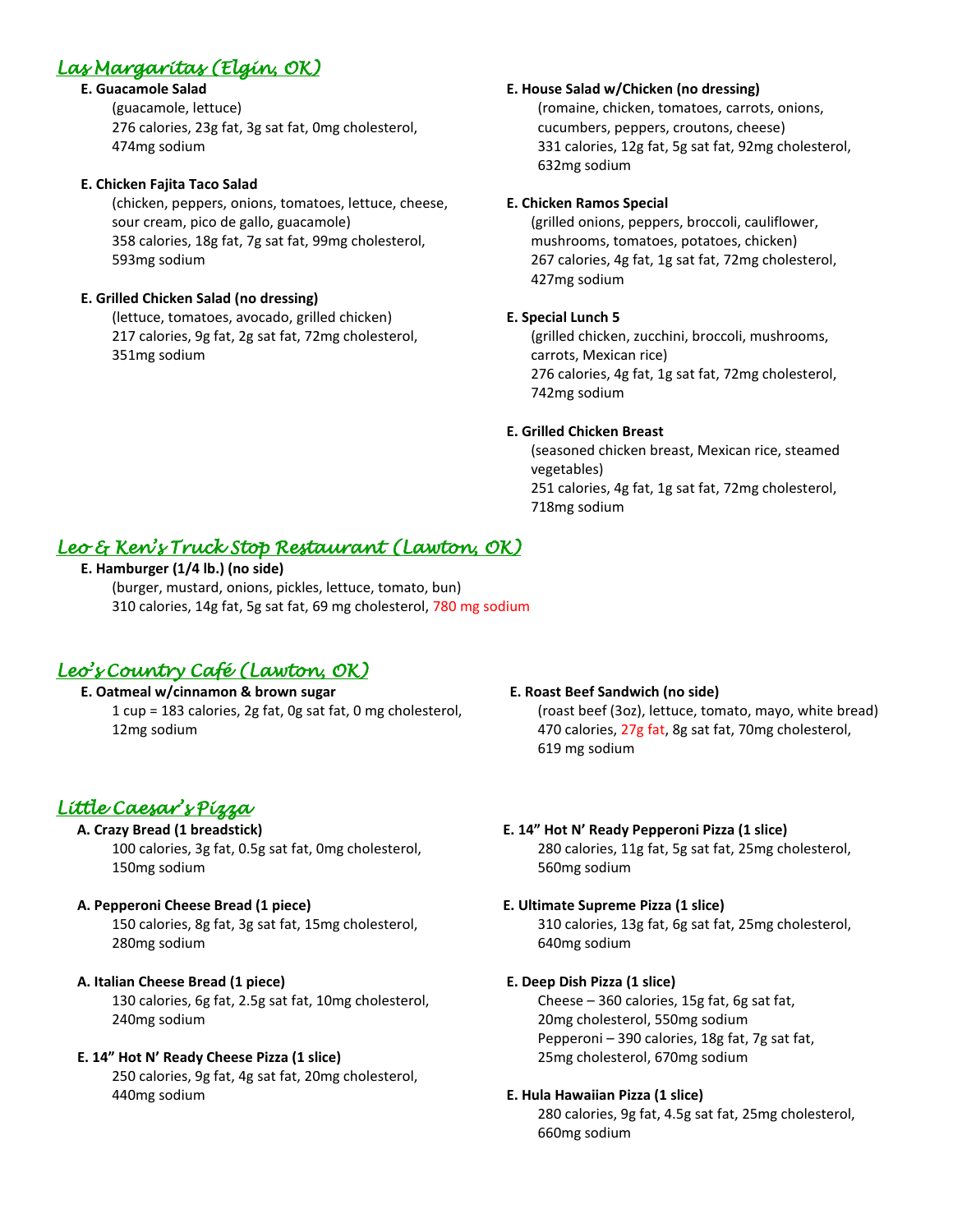#### **E. Baby Pan Pizza**

Cheese – 320 calories, 15g fat, 6g sat fat, 25mg cholesterol, 520mg sodium Pepperoni – 360 calories, 18g fat, 7g sat fat, 30mg cholesterol, 650mg sodium

## *Long John Silver's*

## **A. Side Salad**

35 calories, 2g fat, 1g sat fat, 5mg cholesterol, 75mg sodium

## **E. Cranberry Walnut Chicken Salad**

390 calories, 18g fat, 6g sat fat, 35mg cholesterol, 630mg sodium

### **E. Popcorn Shrimp (snack box)**

330 calories, 12g fat, 5g sat fat, 70mg cholesterol, 510mg sodium

## *Los Tres Amigos (Lawton, OK)*

## **E. Taco Salad (no shell bowl)**

 (taco chicken meat, beans, lettuce, tomatoes, cheese, sour cream, guacamole) 433 calories, 18g fat, 7g sat fat, 99mg cholesterol, 607mg sodium

## *Luigi's Italian (Lawton, OK)*

 **E. Minestrone Soup** 1 cup = 233 calories, 13g fat, 4g sat fat, 9mg cholesterol, 698mg sodium

### **A. Tossed Salad**

(mixed greens, tomatoes, 1 tbsp dressing) 83 calories, 7g fat, 1g sat fat, 0mg cholesterol, 10mg sodium

## *Marco's Pizza*

### **A. Cheezy Bread (2 pieces)**

160 calories, 4g fat, 2g sat fat, 5mg cholesterol, 200mg sodium

### **E. Cheese Pizza (1 slice)**

Small – 200 calories, 8g fat, 3.5g sat fat, 15mg cholesterol, 360mg sodium Medium – 210 calories, 8g fat, 4g sat fat, 20mg cholesterol, 390mg sodium Large – 280 calories, 11g fat, 5g sat fat, 25mg cholesterol, 510mg sodium XL – 240 calories, 9g fat, 4g sat fat, 20mg cholesterol, 450mg sodium

#### **E. Three Meat Treat Pizza (1 slice)**

340 calories, 17g fat, 7g sat fat, 35mg cholesterol, 730mg sodium

#### **E. Veggie Pizza (1 slice)**

270 calories, 10g fat, 4.5g sat fat, 20mg cholesterol, 560mg sodium

#### **E. Seafood Salad Salad**

310 calories, 23g fat, 5g sat fat, 50mg cholesterol, 760mg sodium

#### **E. Battered Shrimp**

3 pieces - 130 calories, 7g fat, 3g sat fat, 45mg cholesterol, 350mg sodium 6 pieces - 260 calories, 14g fat, 6g sat fat, 90mg cholesterol, 700mg sodium

# **E. Spicy Shrimp (or 1/2 portion for appetizer)**

(Jumbo shrimp (5), diavolo sauce, garlic, basil) 72 calories, 1g fat, 0g sat fat, 99mg cholesterol, 295mg sodium

#### **E. Chicken Pomodoro**

(sautéed chicken breast, tomatoes, basil, garlic, light marinara, penne) 489 calories, 8g fat, 2g sat fat, 75mg cholesterol, 859mg sodium

#### **E. Chicken Fresco Pizza (1 slice)**

Small – 250 calories, 11g fat, 5g sat fat, 30mg cholesterol, 550mg sodium Medium – 260 calories, 12g fat, 5g sat fat, 35mg cholesterol, 600mg sodium XL – 310 calories, 13g fat, 6g sat fat, 40mg cholesterol, 690mg sodium

#### **E. BBQ Chicken Pizza (1 slice)**

Small – 240 calories, 9g fat, 3.5g sat fat, 25mg cholesterol, 590mg sodium Medium – 260 calories, 10g fat, 4g sat fat, 30mg cholesterol, 640mg sodium XL – 300 calories, 11g fat, 5g sat fat, 35mg cholesterol, 720mg sodium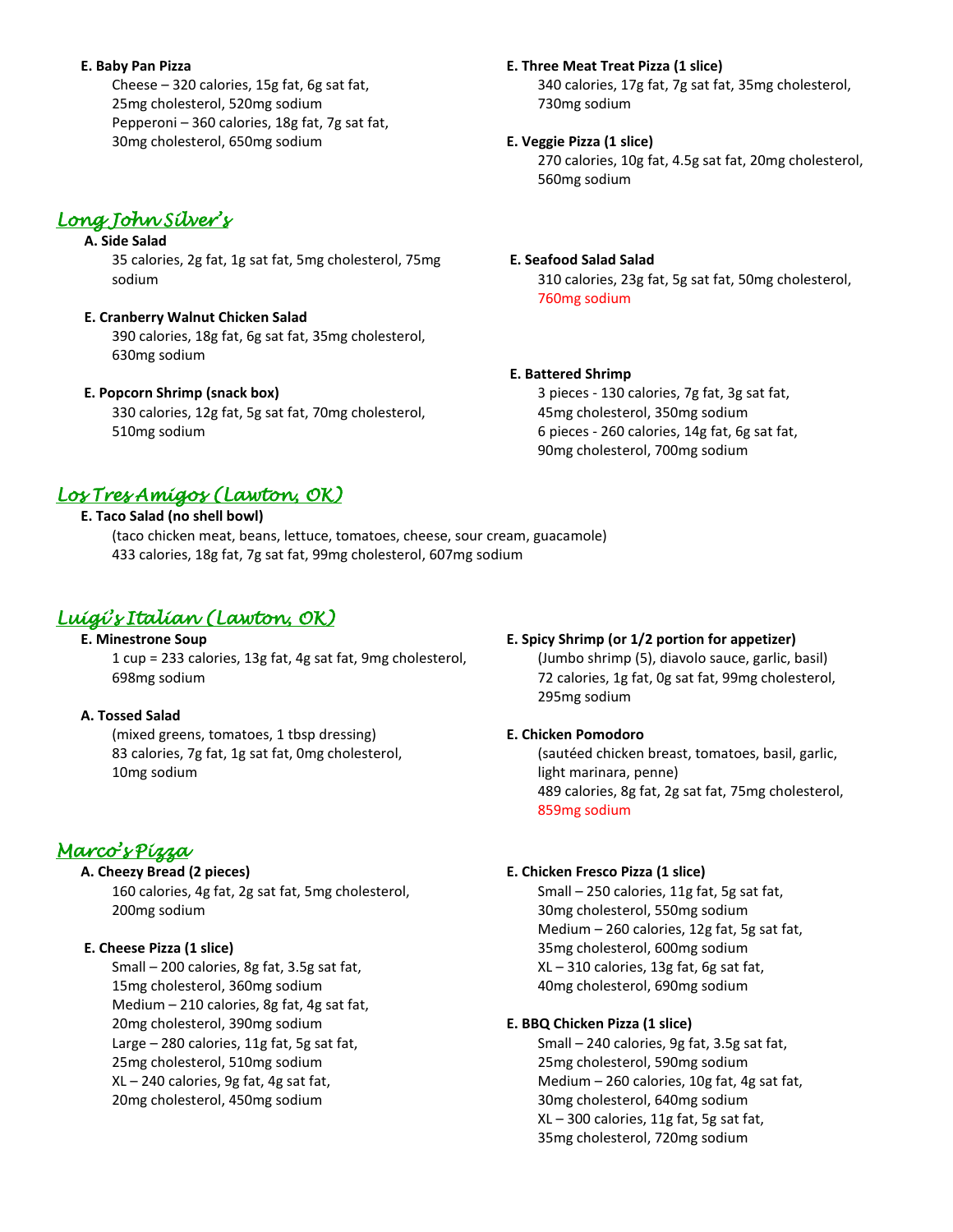### **E. Deluxe Uno Pizza (1 slice)**

Small – 280 calories, 14g fat, 6g sat fat, 30mg cholesterol, 640mg sodium Medium – 290 calories, 15g fat, 7g sat fat, 35mg cholesterol, 670mg sodium XL – 330 calories, 17g fat, 7g sat fat, 40mg cholesterol, 760mg sodium

## **E. Garden Pizza (1 slice)**

Small – 210 calories, 9g fat, 4g sat fat, 15mg cholesterol, 490mg sodium Medium – 230 calories, 10g fat, 4.5g sat fat, 20mg cholesterol, 550mg sodium Large – 310 calories, 13g fat, 6g sat fat, 25mg cholesterol, 770mg sodium XL – 270 calories, 11g fat, 5g sat fat, 25mg cholesterol, 650mg sodium

## **E. Meat Supremo Pizza (1 slice)**

Small – 300 calories, 16g fat, 7g sat fat, 40mg cholesterol, 770mg sodium

## *McAlister's Deli*

### **S. Fruit Cup**

70 calories, 0g fat, 0g sat fat, 0mg cholesterol, 15mg sodium

 **E. Veggie Club (Choose 2 portion)** 290 calories, 14g fat, 4g sat fat, 20mg cholesterol, 580mg sodium

### **E. BLT (Choose 2 portion)**

300 calories, 14g fat, 3.5g sat fat, 20mg cholesterol, 750mg sodium

### **E. Tuna Salad Sandwich (Choose 2 portion)**

270 calories, 14g fat, 7g sat fat, 0.5mg trans fat, 55mg cholesterol, 570mg sodium

### **E. Deli Ham (Choose 2 portion)**

210 calories, 4.5g fat, 1g sat fat, 30mg cholesterol, 810mg sodium

## **E. Deli Roast Beef (Choose 2 portion)**

210 calories, 4g fat, 1g sat fat, 30mg cholesterol, 670mg sodium

### **E. Pecanberry Salad (w/o dressing)**

310 calories, 12g fat, 1g sat fat, 55mg cholesterol, 610mg sodium

### **E. Hawaiian Chicken Pizza (1 slice)**

Small – 250 calories, 11g fat, 5g sat fat, 30mg cholesterol, 630mg sodium Medium – 270 calories, 12g fat, 5g sat fat, 35mg cholesterol, 690mg sodium XL – 310 calories, 13g fat, 6g sat fat, 40mg cholesterol, 790mg sodium

## **E. Pepperoni Magnifico Pizza (1 slice)**

Small – 230 calories, 11g fat, 5g sat fat, 25mg cholesterol, 490mg sodium Medium – 250 calories, 12g fat, 5g sat fat, 25mg cholesterol, 540mg sodium Large – 340 calories, 16g fat, 7g sat fat, 35mg cholesterol, 730mg sodium XL – 300 calories, 14g fat, 6g sat fat, 35mg cholesterol, 650mg sodium

## **E. White Cheezy Pizza (1 slice)**

Small – 220 calories, 11g fat, 5g sat fat, 25mg cholesterol, 470mg sodium Medium – 250 calories, 13g fat, 6g sat fat, 25mg cholesterol, 530mg sodium Large – 330 calories, 17g fat, 7g sat fat, 35mg cholesterol, 710mg sodium XL – 290 calories, 15g fat, 6g sat fat, 30mg cholesterol, 610mg sodium

- **E. Grilled Chicken Salad (Choose 2 portion) (w/o dressing)** 230 calories, 12g fat, 6g sat fat, 60mg cholesterol, 540mg sodium
- **E. Southwest Cobb Salad (Choose 2 portion) (w/o dressing)** 330 calories, 21g fat, 7g sat fat, 55mg cholesterol, 700mg sodium

## **E. Pot Roast Spud (Choose 2 portion)**

410 calories, 7g fat, 2.5g sat fat, 35mg cholesterol, 660mg sodium

## **E. Grilled Chicken Spud (Choose 2 portion)**

440 calories, 9g fat, 6 g sat fat, 55mg cholesterol, 390mg sodium

### **E. Spud Max (Choose 2 portion)**

500 calories, 16g fat, 8g sat fat, 50mg cholesterol, 720mg sodium

### **E. Spud Ole (Choose 2 portion)**

470 calories, 14g fat, 8g sat fat, 0.5g trans fat, 45mg cholesterol, 510mg sodium

### **E. Veggie Spud (Choose 2 portion)**

420 calories, 12g fat, 6g sat fat, 30mg cholesterol, 290mg sodium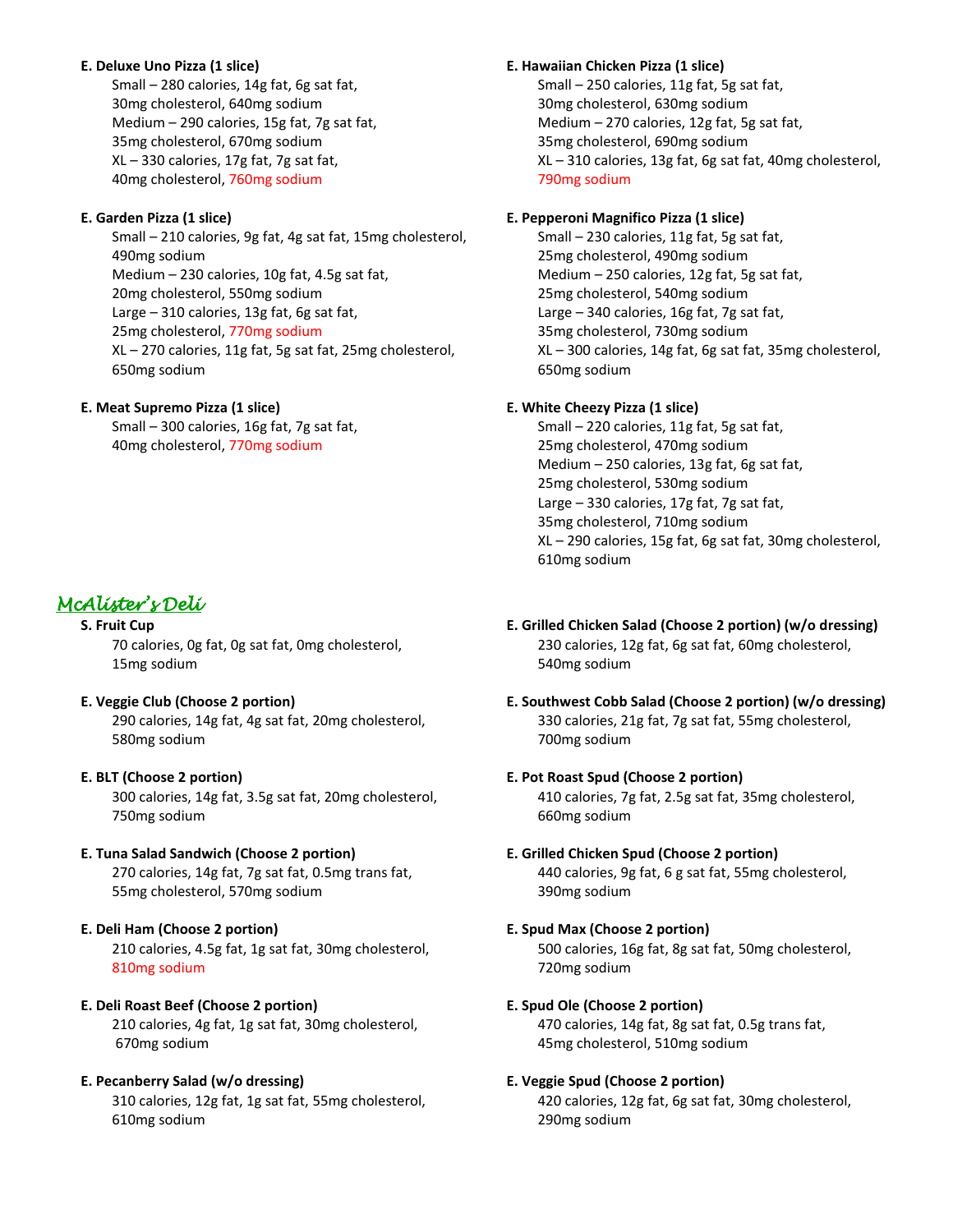### **E. Fire Roasted Vegetable Soup (Cup)**

60 calories, 0g fat, 0g sat fat, 0mg cholesterol, 700mg sodium

#### **E. BBQ Ranch Burger**

340 calories, 15g fat, 6g sat fat, 0.5g trans fat, 50mg cholesterol, 670mg sodium

#### **E. Grilled Onion Cheddar Burger**

300 calories, 13g fat, 6g sat fat, 0.5g trans fat, 45mg cholesterol, 640mg sodium

#### **E. Filet-O-Fish**

390 calories, 19g fat, 4g sat fat, 40mg cholesterol, 590mg sodium

#### **E. Chipotle BBQ Snack Wrap**

Crispy – 340 calories, 15g fat, 4.5g sat fat, 30mg cholesterol, 780mg sodium Grilled – 260 calories, 8g fat, 3.5g sat fat, 40mg cholesterol, 700mg sodium

#### **E. Honey Mustard Snack Wrap**

Crispy – 330 calories, 15g fat, 4.5g sat fat, 35mg cholesterol, 730mg sodium Grilled – 250 calories, 8g fat, 3.5g sat fat, 45mg cholesterol, 650mg sodium

#### **E. Ranch Snack Wrap**

Grilled – 280 calories, 13g fat, 4.5g sat fat, 45mg cholesterol, 720mg sodium

#### **E. Chicken Nuggets (4 piece)**

190 calories, 12g fat, 2g sat fat, 25mg cholesterol, 360mg sodium

#### **E. Premium Southwest Salad w/Grilled Chicken (w/o dressing)**

290 calories, 8g fat, 2.5g sat fat, 70mg cholesterol, 680mg sodium

#### **E. Meers Burger (1/4 pound)**

(97% lean beef, lettuce, onions, pickles, tomatoes, mustard, bun) 249 calories, 7g fat, 3g sat fat, 59mg cholesterol, 404mg sodium

#### **E. Meers Cheeseburger (1/4 pound)**

(97% lean beef, lettuce, onions, pickles, tomatoes, mustard, bun, American cheese) 319 calories, 12g fat, 6g sat fat, 76mg cholesterol, 680mg sodium

## *McDonald's*

### **A. Fruit & Yogurt Parfait**

150 calories, 2g fat, 1g sat fat, 5mg cholesterol, 70mg sodium

#### **A. Side Salad (w/o dressing)**

20 calories, 0g fat, 0g sat fat, 0mg cholesterol, 10mg sodium

#### **A. Fruit & Maple Oatmeal**

290 calories, 4g fat, 1.5g sat fat, 5mg cholesterol, 160mg sodium

#### **E. Egg White Delight**

250 calories, 8g fat, 3g sat fat, 25mg cholesterol, 770mg sodium

#### **E. Sausage McMuffin**

370 calories, 23g fat, 8g sat fat, 45mg cholesterol, 780mg sodium

#### **E. Hotcakes**

350 calories, 9g fat, 2g sat fat, 20mg cholesterol, 590mg sodium

#### **E. Premium Bacon Ranch Salad w/Grilled Chicken (w/o dressing)**

220 calories, 8g fat, 4g sat fat, 85mg cholesterol, 690mg sodium

#### **E. Hamburger**

240 calories, 8g fat, 3g sat fat, 30mg cholesterol, 480mg sodium

#### **E. Cheeseburger**

290 calories, 11g fat, 5g sat fat, 0.5g trans fat, 45mg cholesterol, 680mg sodium

## *Meer's Store and Restaurant (Lawton, OK)*

## **E. Meers Dog**

(hot dog (lean beef), bun, mustard) 238 calories, 13g fat, 5g sat fat, 23mg cholesterol, 829mg sodium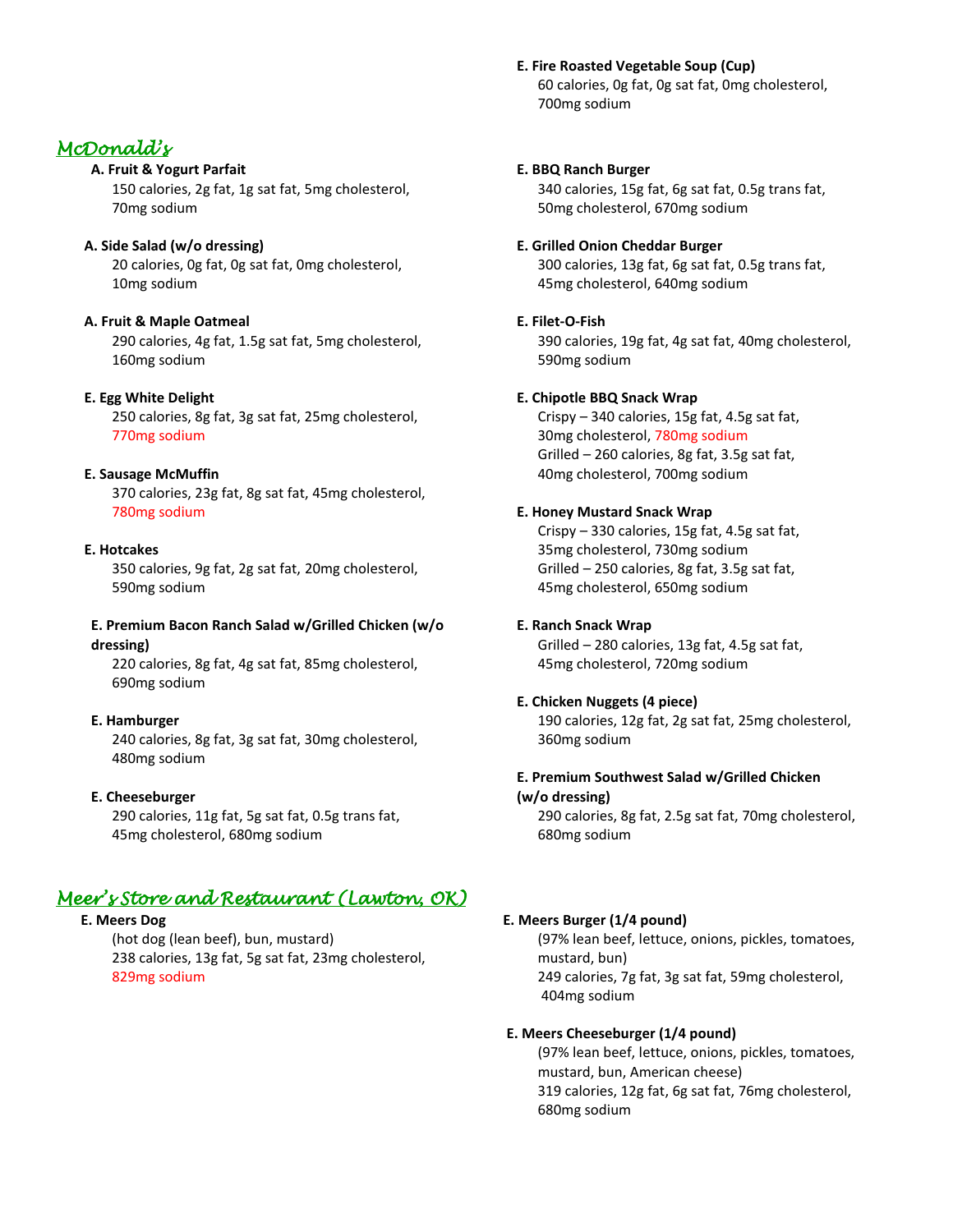# *Mike's Sports Grill (Lawton, OK)*

## **E. Grilled Chicken Salad (w/low-cal Italian dressing or no dressing)**

(grilled chicken breast, mixed greens, tomato, shredded cheddar, croutons, low-calorie Italian dressing) 262 calories, 11g fat, 5g sat fat, 93mg cholesterol, 718mg sodium

## **E. Grilled Mayan Chicken Salad (no dressing)**

(wild grain rice, fire-roasted vegs, greens, tomatoes, feta, chicken breast, lime) 349 calories, 12g fat, 7g sat fat, 106mg cholesterol, 796mg sodium

## **E. Sirloin Steak Salad (no dressing)**

(5oz sirloin steak, mixed greens, romaine, tomato, cucumbers, onions) 292 calories, 9g fat, 3g sat fat, 89mg cholesterol, 561mg sodium

## *Mooyah*

## **A. Side Salad (w/balsamic vinaigrette)**

85 calories, 5g fat, 0.5g sat fat, 0mg cholesterol, 215mg sodium

## **S. Kids French Fries**

150 calories, 9g fat, 1g sat fat, 0mg cholesterol, 35mg sodium

## **E. Loaded House Salad w/Balsamic Vinaigrette**

277 calories, 17.5g fat, 3.5g sat fat, 15mg cholesterol, 618mg sodium

#### **E. Caribbean Salad (w/low-cal Italian dressing or no dressing)**

(pineapple, mandarin oranges, bell peppers, green onions, sugared pecans, chicken breast, 2 tbsp (1oz) low-cal Italian dressing) w/dressing: 346 calories, 11g fat, 2g sat fat, 74mg cholesterol, 795mg sodium w/o dressing: 324 calories, 9g fat, 1g sat fat, 72mg cholesterol, 386mg sodium

### **E. Blackened Tilapia**

(blackened tilapia (6oz), steamed broccoli, green beans, house salad) 247 calories, 4g fat, 2g sat fat, 102mg cholesterol, 663mg sodium

### **E. California Chicken Sandwich (no side)**

(Chicken breast, toasted wheat bread, tomato, avocado, Monterey jack cheese, honey mustard) 472 calories, 19g fat, 7g sat fat, 97mg cholesterol, 850mg sodium

## **E. Chicken Tenders (2)**

210 calories, 10g fat, 2g sat fat, 35mg cholesterol, 490mg sodium

### **E. Hot Dog w/Bun**

340 calories, 18g fat, 6.5g sat fat, 25mg cholesterol, 720mg sodium

## **E. Turkey Patty w/Lettuce Bun (no seasoning applied)** 225 calories, 20g fat, 6g sat fat, 70mg cholesterol, 56mg sodium

## **E. Veggie Patty w/Lettuce Bun (no seasoning applied)** 215 calories, 7g fat, 1g sat fat, 0mg cholesterol, 706mg sodium

## *Old Plantation Restaurant (Medicine Park, OK)*

### **A. Fresh Garden Salad (no dressing)**

(mixed greens, tomatoes, cucumbers, cheese) 56 calories, 3g fat, 2g sat fat, 10mg cholesterol, 65mg sodium

### **E. Steak Salad (no dressing)**

(grilled beef, lettuce, shredded cheese) 297 calories, 13g fat, 7g sat fat, 91mg cholesterol, 555mg sodium

### **E. Grilled Chicken Salad (no dressing)**

(marinated chicken breast, lettuce, shredded cheese) 231 calories, 9g fat, 5g sat fat, 92mg cholesterol, 466mg sodium

#### **E. Grilled Chicken**

(chicken breast, rice, side salad (no dressing), green beans) 438 calories, 7g fat, 3g sat fat, 82mg cholesterol, 407mg sodium

### **E. Grilled Catfish**

(catfish, rice, side salad (no dressing), green beans) 400 calories, 10g fat, 3g sat fat, 45mg cholesterol, 301mg sodium

### **E. Grilled Chicken Sandwich (no side)**

(chicken breast, bun, lettuce, tomato) 267 calories, 5g fat, 1g sat fat, 72mg cholesterol, 549mg sodium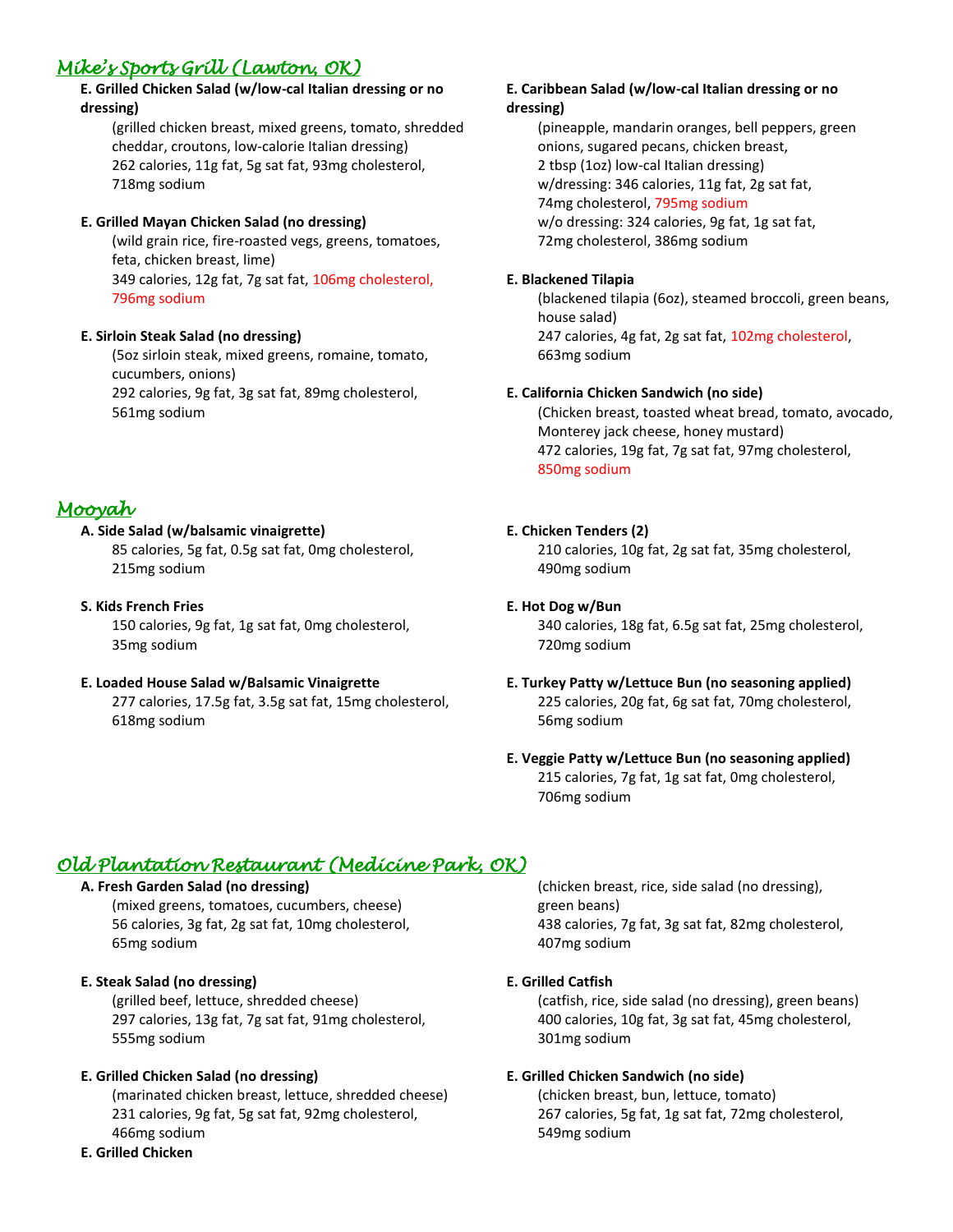## *Olive Garden*

**A. Roasted Parmesan Asparagus** 80 calories, 5g fat, 1g sat fat, 200mg sodium

- **A. Garden-Fresh Salad (w/o dressing)** 60 calories, 2g fat, 0g sat fat, 270mg sodium
- **E. Calamari** 340 calories, 22g fat, 2g sat fat, 650mg sodium
- **E. Fried Zucchini** 370 calories, 21g fat, 2g sat fat, 620mg sodium
- **E. Chicken Fingers** 220 calories, 11g fat, 1g sat fat, 430mg sodium

## *Outback Steakhouse*

## **A. House Salad (w/o dressing)**

116 calories, 6.7g fat, 3.7g sat fat, 11mg cholesterol, 145mg sodium

 **E. Chicken Tortilla Soup (cup)**

184 calories, 9.7g fat, 4.9g sat fat, 764mg sodium

## **E. Aussie Cob Salad w/Grilled Chicken (w/o dressing) (lunch portion)**

313 calories, 12.4g fat, 5.1g sat fat, 95mg cholesterol, 617mg sodium

## **E. Asian Sesame Salad w/Seared Ahi & Sesame Vinaigrette (lunch portion)**

246 calories, 15.9g fat, 2.2g sat fat, 11mg cholesterol, 622mg sodium

## *Papa John's*

### **E. Spicy Pulled Pork Pizza (1 slice)**

Pizza for One – 230 calories, 8g fat, 3.5g sat fat, 25mg cholesterol, 710mg sodium Small – 220 calories, 7g fat, 3g sat fat, 25mg cholesterol, 620mg sodium Medium – 240 calories, 8g fat, 3.5g sat fat, 25mg cholesterol, 720mg sodium

## **E. Double Bacon 6-Cheese Pizza (1 slice)**

Small – 240 calories, 10g fat, 4g sat fat, 25mg cholesterol, 650mg sodium Medium – 250 calories, 10g fat, 4.5g sat fat, 25mg cholesterol, 670mg sodium Thin – 290 calories, 16g fat, 7g sat fat, 35mg cholesterol, 630mg sodium

 **E. Fried Mozzarella** 330 calories, 20g fat, 8g sat fat, 590mg sodium

- **E. Toasted Beef & Pork Ravioli (no sauce)** 340 calories, 15g fat, 2.5g sat fat, 750mg sodium
- **E. Pasta e Fagioli Soup** 180 calories, 6g fat, 2.5g sat fat, 620mg sodium
- **E. Spaghetti with Meat Sauce Mini Bowl** 270 calories, 8g fat, 3g sat fat, 410mg sodium
- **E. Spaghetti with Meat Sauce** 460 calories, 16g fat, 6g sat fat, 810mg sodium
- **E. Kids Cheese Ravioli** 290 calories, 8g fat, 3.5 sat fat, 470mg sodium
- **E. Outback Special 6oz. Sirloin (no side)** 254 calories, 12.7g fat, 4.9g sat fat, 0.7g trans fat, 85mg cholesterol, 226mg sodium
- **E. Victoria's 6oz. Filet (no side)** 218 calories, 9g fat, 3.9g sat fat, 77mg cholesterol, 206mg sodium
- **E. Perfectly Grilled Salmon (no side)** 387 calories, 25.3g fat, 4.1g sat fat, 63mg cholesterol, 295mg sodium

## **E. Kids Sirloin Medallions (no side)**

 212 calories, 10.6g fat, 4.1g sat fat, 0.6g trans fat, 71mg cholesterol, 188mg sodium

## **E. Kids Grilled Chicken on the Barbie (no side)**

147 calories, 1.7g fat, 0g sat fat, 79mg cholesterol, 188mg sodium

## **E. Cheese Pizza (1 slice)**

Pizza for One – 180 calories, 6g fat, 2.5g sat fat, 15mg cholesterol, 450mg sodium Small – 180 calories, 6g fat, 2.5g sat fat, 15mg cholesterol, 440mg sodium Medium – 210 calories, 8g fat, 3.5g sat fat, 20mg cholesterol, 530mg sodium Large – 290 calories, 10g fat, 4.5g sat fat, 25mg cholesterol, 720mg sodium XL – 300 calories, 10g fat, 4.5g sat fat, 25mg cholesterol, 740mg sodium Thin – 230 calories, 12g fat, 5g sat fat, 25mg cholesterol, 380mg sodium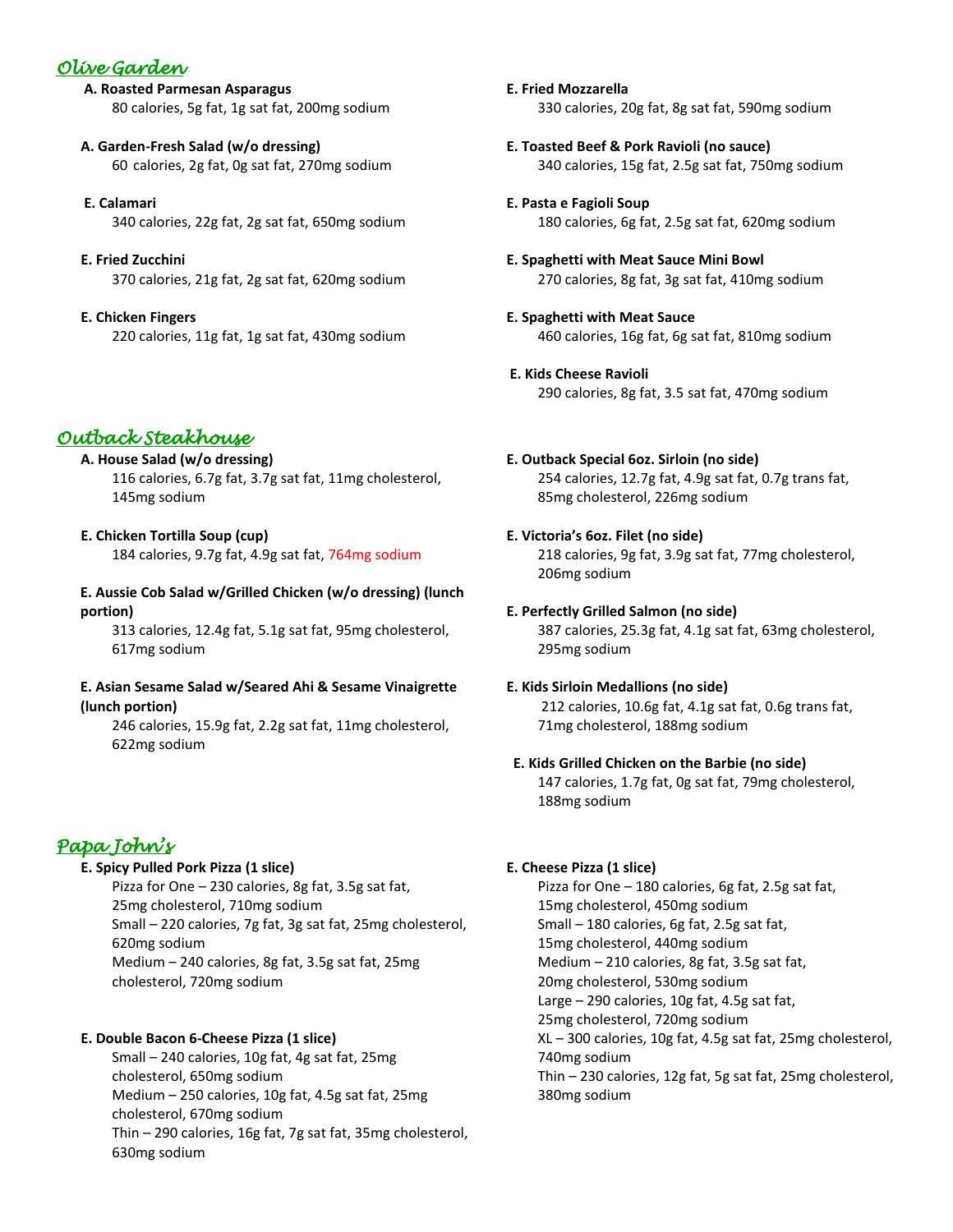## **E. Pepperoni Pizza (1 slice)**

Pizza for One – 210 calories, 9g fat, 3.5 g sat fat, 15mg cholesterol, 560mg sodium Small – 220 calories, 9g fat, 4g sat fat, 20mg cholesterol, 580mg sodium Medium – 230 calories, 10g fat, 4g sat fat, 20mg cholesterol, 610mg sodium Thin – 270 calories, 16g fat, 6g sat fat, 30mg cholesterol, 530mg sodium

## **E. John's Favorite Pizza (1 slice)**

Pizza for One – 270 calories, 14g fat, 6g sat fat, 25mg cholesterol, 710mg sodium Small – 270 calories, 14g fat, 6g sat fat, 25mg cholesterol, 720mg sodium Medium – 290 calories, 15g fat, 6g sat fat, 26mg cholesterol, 750mg sodium

### **E. The Works Pizza (1 slice)**

Pizza for One – 210 calories, 9g fat, 3.5g sat fat, 20mg cholesterol, 600mg sodium Small – 220 calories, 9g fat, 3.5g sat fat, 20mg cholesterol, 620mg sodium Medium – 230 calories, 9g fat, 4g sat fat, 20mg cholesterol, 650mg sodium Thin – 270 calories, 15g fat, 6g sat fat, 30mg cholesterol, 590mg sodium

## **E. The Meats Pizza (1 slice)**

 Pizza for One – 240 calories, 11g fat, 4.5g sat fat, 25mg cholesterol, 690mg sodium Small – 250 calories, 12g fat, 4.5g sat fat, 25mg cholesterol, 700mg sodium Medium – 250 calories, 12g fat, 5g sat fat, 25mg cholesterol, 710mg sodium Thin – 310 calories, 14g fat, 7g sat fat, 40mg cholesterol, 710mg sodium

## **E. Garden Fresh Pizza (1 slice)**

Pizza for One – 180 calories, 5g fat, 2g sat fat, 10mg cholesterol, 440mg sodium Small – 140 calories, 4.5g fat, 2g sat fat, 10mg cholesterol, 350mg sodium Medium – 200 calories, 7g fat, 3g sat fat, 15mg cholesterol, 500mg sodium Large – 280 calories, 9g fat, 4g sat fat, 20mg cholesterol, 700mg sodium XL – 300 calories, 10g fat, 4g sat fat, 20mg cholesterol, 740mg sodium Thin – 220 calories, 11g fat, 4g sat fat, 20mg cholesterol, 360mg sodium

## *Pizza Hut*

## **E. Tomato Cheesy Bites 14" Large Pizza (1 slice)**

290 calories, 11g fat, 6g sat fat, 30mg cholesterol, 660mg sodium

## **E. Spicy Italian Pizza (1 slice)**

Pizza for One – 240 calories, 12g fat, 4.5g sat fat, 20mg cholesterol, 630mg sodium Small – 240 calories, 11g fat, 4.5g sat fat, 20mg cholesterol, 610mg sodium Medium – 270 calories, 13g fat, 5g sat fat, 25mg cholesterol, 690mg sodium Thin – 320 calories, 20g fat, 8g sat fat, 22mg cholesterol, 640mg sodium

## **E. Spinach Alfredo Pizza (1 slice)**

Pizza for One – 190 calories, 7g fat, 2.5g sat fat, 15mg cholesterol, 460mg sodium Small – 190 calories, 7g fat, 3g sat fat, 15mg cholesterol, 460mg sodium Medium – 200 calories, 8g fat, 3.5g sat fat, 20mg cholesterol, 500mg sodium Large – 280 calories, 10g fat, 4.5g sat fat, 25mg cholesterol, 690mg sodium XL – 300 calories, 11g fat, 4.5g sat fat, 25mg cholesterol, 740mg sodium Thin – 220 calories, 12g fat, 4.5g sat fat, 25mg cholesterol, 350mg sodium

## **E. BBQ Chicken Bacon Pizza (1 slice)**

Pizza for One – 230 calories, 7g fat, 3g sat fat, 20mg cholesterol, 680mg sodium Small – 230 calories, 8g fat, 3g sat fat, 25mg cholesterol, 690mg sodium Medium – 250 calories, 8g fat, 3.5g sat fat, 25mg cholesterol, 740mg sodium Thin – 290 calories, 13g fat, 5g sat fat, 35mg cholesterol, 690mg sodium

## **E. Hawaiian BBQ Chicken Pizza (1 slice)**

Small – 240 calories, 8g fat, 3g sat fat, 25mg cholesterol, 690mg sodium Medium – 250 calories, 8g fat, 3.5g sat fat, 25mg cholesterol, 740mg sodium Thin – 290 calories, 13g fat, 5g sat fat, 35mg cholesterol, 690mg sodium

## **E. Tuscan Six Cheese Pizza (1 slice)**

Pizza for One – 210 calories, 8g fat, 3.5g sat fat, 20mg cholesterol, 520mg sodium Small – 220 calories, 9g fat, 4.5g sat fat, 20mg cholesterol, 540mg sodium Medium – 230 calories, 9g fat, 4.5g sat fat, 25mg cholesterol, 580mg sodium Thin – 260 calories, 14g fat, 6g sat fat, 30mg cholesterol, 460mg sodium

## **E. Leonardo Cheesy Bites 14" Large Pizza (1 slice)** 300 calories, 11g fat, 6g sat fat, 30mg cholesterol, 700mg sodium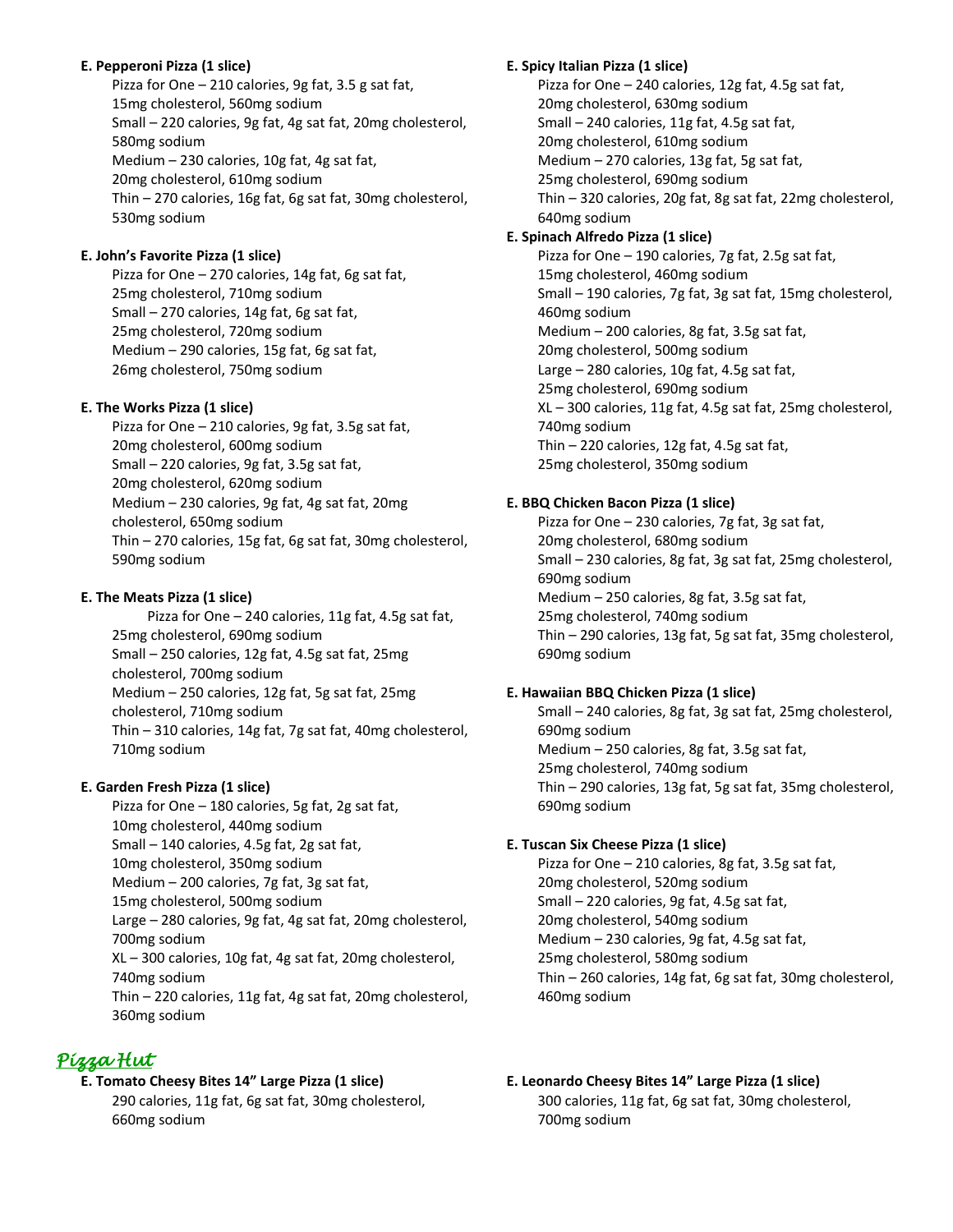### **E. Blake's Smokehouse BBQ (1 slice)**

12" – 270 calories, 12g fat, 5g sat fat, 30mg cholesterol, 560mg sodium

14" – 370 calories, 16g fat, 7g sat fat, 45mg cholesterol, 790 sodium

## **E. Hawaiian BBQ (1 slice)**

12" – 220 calories, 7g fat, 3.5g sat fat, 20mg cholesterol, 420mg sodium

14" – 290 calories, 9g fat, 4.5g sat fat, 25mg cholesterol, 600mg sodium

## **E. Honey BBQ Chicken (1 slice)**

12" – 240 calories, 9g fat, 4g sat fat, 30mg cholesterol, 470mg sodium

14" – 330 calories, 12g fat, 6g sat fat, 40mg cholesterol, 660mg sodium

### **E. Chicken/Bacon/Tomato Garlic Parmesan Crust (1 slice)**

12" – 220 calories, 9g fat, 3.5g sat fat, 25mg cholesterol, 420mg sodium 14" – 290 calories, 12g fat, 4.5g sat fat, 30mg

cholesterol, 570mg sodium

## **E. 5 Cheese Please Garlic Parmesan Crust (1 slice)**

12" – 230 calories, 9g fat, 4.5g sat fat, 20mg cholesterol, 450mg sodium

14" – 300 calories, 12g fat, 6g sat fat, 30mg cholesterol, 580mg sodium

### **E. Cheese Only Pizza (1 slice)**

12" Pan – 240 calories, 10g fat, 4.5g sat fat, 20mg cholesterol, 540mg sodium 12" Thin – 190 calories, 8g fat, 4g sat fat, 20mg cholesterol, 580mg sodium 12" Hand-Tossed – 210 cals, 8g fat, 4g sat fat, 20mg cholesterol, 460mg sodium 14" Pan – 350 calories, 17g fat, 7g sat fat, 30mg cholesterol, 750mg sodium 14" Hand-Tossed – 300 cals, 12g fat, 6g sat fat, 30mg cholesterol, 660mg sodium 14" Stuffed Crust – 310 cals, 13g fat, 7g sat fat, 35mg cholesterol, 710mg sodium Rectangle Box – 250 cals, 10g fat, 4.5g sat fat, 20mg cholesterol, 550mg sodium

### **E. Pepperoni Pizza (1 slice)**

12" Pan – 260 calories, 13g fat, 5g sat fat, 25mg cholesterol, 660mg sodium 12" Thin – 210 calories, 10g fat, 4.5g sat fat, 25mg cholesterol, 700mg sodium 12" Hand-Tossed – 230 cals, 10g fat, 4g sat fat, 25mg cholesterol, 540mg sodium Rectangle Box – 260 cals, 12g fat, 4.5g sat fat, 20mg cholesterol, 630mg sodium

**E. Donatello Cheesy Bites 14" Large Pizza (1 slice)** 300 calories, 11g fat, 6g sat fat, 35mg cholesterol, 690mg sodium

#### **E. Roasted Veggie Garlic Parmesan Crust (1 slice)**

12" – 200 calories, 8g fat, 2.5g sat fat, 10mg cholesterol, 300mg sodium 14" – 270 calories, 10g fat, 3.5g sat fat, 15mg cholesterol, 400mg sodium

#### **E. Diced Tomato 3 Cheese Stuffed Crust (1 slice)**

14" – 300 calories, 12g fat, 7g sat fat, 35mg cholesterol, 710mg sodium

### **E. Supreme Pizza (1 slice)**

12" Pan – 280 calories, 14g fat, 5g sat fat, 25mg cholesterol, 650mg sodium 12" Thin – 230 calories, 12g fat, 5g sat fat, 25mg cholesterol, 700mg sodium 12" Hand-Tossed – 260 cals, 12g fat, 5g sat fat, 30mg cholesterol, 570mg sodium Rectangle Box – 290 cals, 14g fat, 5g sat fat, 25mg cholesterol, 660mg sodium

## **E. Chicken Supreme Pizza (1 slice)**

12" Pan – 230 calories, 9g fat, 3.5g sat fat, 20mg cholesterol, 530mg sodium 12" Thin – 190 calories, 6g fat, 3g sat fat, 20mg cholesterol, 570mg sodium 12" Hand-Tossed – 210 cals, 7g fat, 3g sat fat, 20mg cholesterol, 440mg sodium 14" Pan – 340 calories, 15g fat, 5g sat fat, 30mg cholesterol, 730mg sodium 14" Hand-Tossed – 290 cals, 9g fat, 4.5g sat fat, 30mg cholesterol, 640mg sodium 14" Stuffed Crust – 310 cals, 11g fat, 6g sat fat, 45mg cholesterol, 720mg sodium Rectangle Box – 240 cals, 9g fat, 3.5g sat fat, 20mg cholesterol, 540mg sodium

### **E. Veggie Lover's Pizza (1 slice)**

12" Pan – 220 calories, 9g fat, 3.5g sat fat, 15mg cholesterol, 510mg sodium 12" Thin – 180 calories, 6g fat, 3g sat fat, 15mg cholesterol, 560mg sodium 12" Hand-Tossed – 200 cals, 7g fat, 3g sat fat, 15mg cholesterol, 430mg sodium 14" Pan – 320 calories, 15g fat, 5g sat fat, 20mg cholesterol, 690mg sodium 14" Hand-Tossed – 270 cals, 9g fat, 4g sat fat, 20mg cholesterol, 610mg sodium 14" Stuffed Crust – 300 cals, 11g fat, 6g sat fat, 30mg cholesterol, 690mg sodium Rectangle Box – 230 calories, 9g fat, 3.5g fat, 15mg

cholesterol, 520mg sodium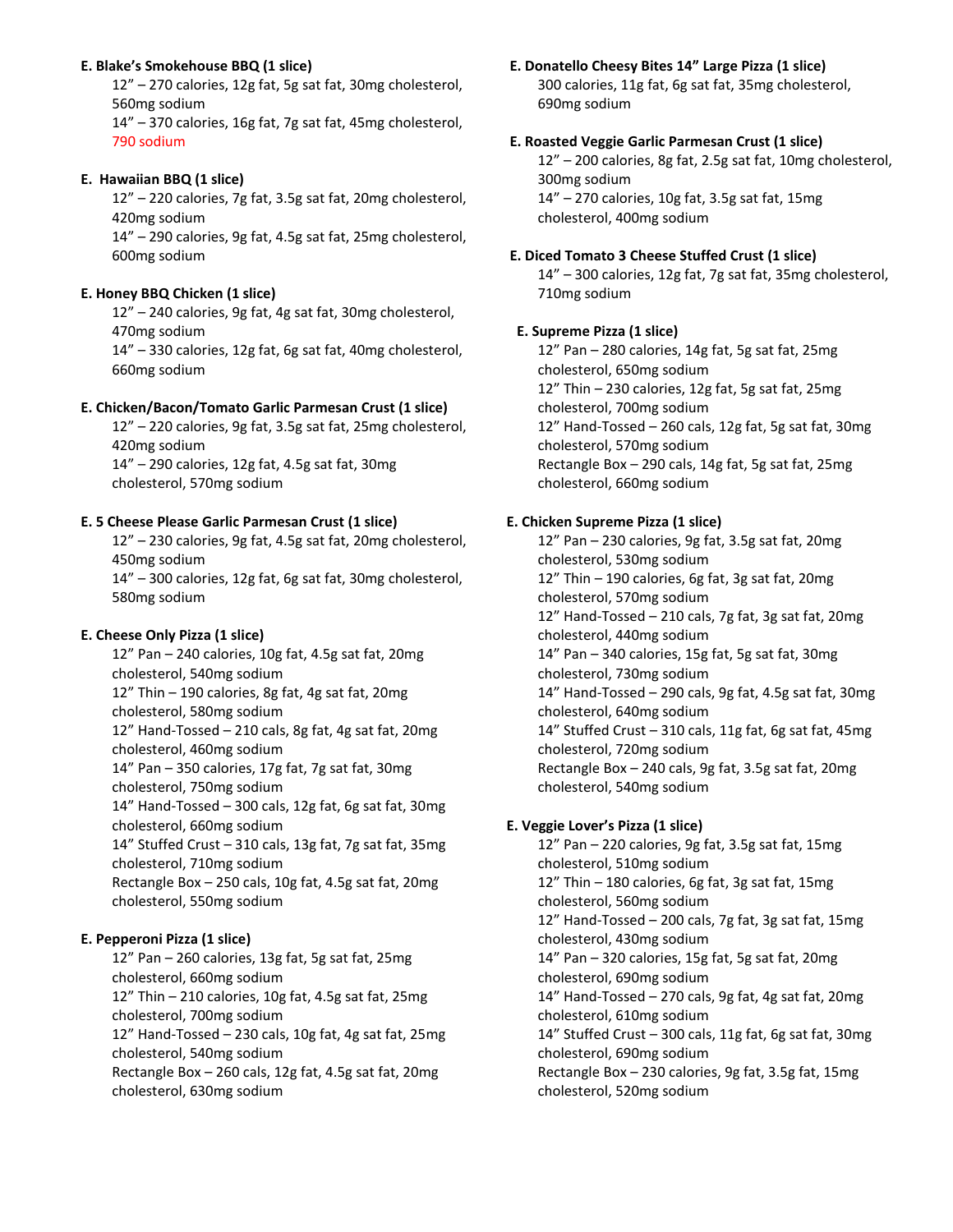#### **E. Ultimate Cheese Lover's Pizza (1 slice)**

12" Thin – 210 calories, 10g fat, 4g sat fat, 25mg cholesterol, 550mg sodium 12" Hand-Tossed – 230 cals, 9g fat, 4.5g sat fat, 20mg cholesterol, 440mg sodium 14" Pan – 370 calories, 20g fat, 7g sat fat, 30mg cholesterol, 730mg sodium

## *Pizza Time (Lawton, OK)*

**No healthy options that fit or come close to above goals.**

## *Popeye's Louisiana Kitchen*

**A. Chicken Nuggets (4 piece)** 150 calories, 9g fat, 4g sat fat, 0.5 trans fat, 25mg cholesterol, 230mg sodium

#### **S. Cheddar Cheese Tortilla**

140 calories, 4.5g fat, 2.5g sat fat, 0mg cholesterol, 210mg sodium

## 14" Thin – 280 calories, 14g fat, 6g sat fat, 30mg cholesterol, 750mg sodium 14" Hand-Tossed – 310 cals, 13g fat, 6g sat fat, 30mg cholesterol, 620mg sodium 14" Stuffed Crust – 340 cals, 15g fat, 8g sat fat, 40mg cholesterol, 690mg sodium Rectangle Box – 260 cals, 12g fat, 5g sat fat, 20mg cholesterol, 540mg sodium

#### **E. Chicken Nuggets (6 piece)**

230 calories, 14g fat, 6g sat fat, 1g trans fat, 40mg cholesterol, 350mg sodium

#### **E. Blackened Tenders (3 piece)**

170 calories, 2g fat, 0g sat fat, 25mg cholesterol, 550mg sodium

#### **E. Chicken & Sausage Jambalaya**

220 calories, 11g fat, 3g sat fat, 32mg cholesterol, 760mg sodium

## *Qdoba Mexican*

**Every meal is customizable. No set nutrition facts. [www.qdoba.com/menu-nutrition](http://www.qdoba.com/menu-nutrition) (can check nutrition facts on customized meal)**

## *Quizno's*

 **E. Honey Bourbon Chicken Flatbread**

290 calories, 5g fat, 5g sat fat, 0mg cholesterol, 780mg sodium

#### **E. Small Harvest Chicken Salad**

300 calories, 19g fat, 4.5g sat fat, 5mg cholesterol, 480mg sodium

#### **E. Chili (small)**

170 calories, 6g fat, 1.5g sat fat, 40mg sodium, 620mg sodium

#### **E. Chicken Tortilla Soup (small)**

120 calories, 6g fat, 2.5g sat fat, 15mg cholesterol, 550mg sodium

#### **E. Tomato Bisque (small)**

130 calories, 8g fat, 4g sat fat, 20mg cholesterol, 640mg sodium

## *Red Dirt Bar and Grill (Lawton, OK)*

#### **E. Grilled Chicken Sandwich (no side)**

(chicken breast, lettuce, mayo, bun) 366 calories, 16g fat, 3g sat fat, 88mg cholesterol, 641mg sodium

#### **E. Flatbread Foldable Marinara Melt** 260 calories, 10g fat, 4.5g sat fat, 20mg cholesterol, 500mg sodium

#### **E. Flatbread Foldable Triple Play Cheese Melt** 260 calories, 11g fat, 4.5g sat fat, 20mg cholesterol, 400mg sodium

#### **E. Kids Mac & Cheese**

330 calories, 13g fat, 8g sat fat, 40mg cholesterol, 280mg sodium

#### **E. Meatball Marinara**

330 calories, 9g fat, 2.5g sat fat, 15mg cholesterol, 430mg sodium

#### **E. Grilled Chicken Breast Entrée**

(Chicken breast, lemon pepper spice, veggie, baked potato, side salad w/o dressing) 374 calories, 4g fat, 1g sat fat, 82mg cholesterol, 549mg sodium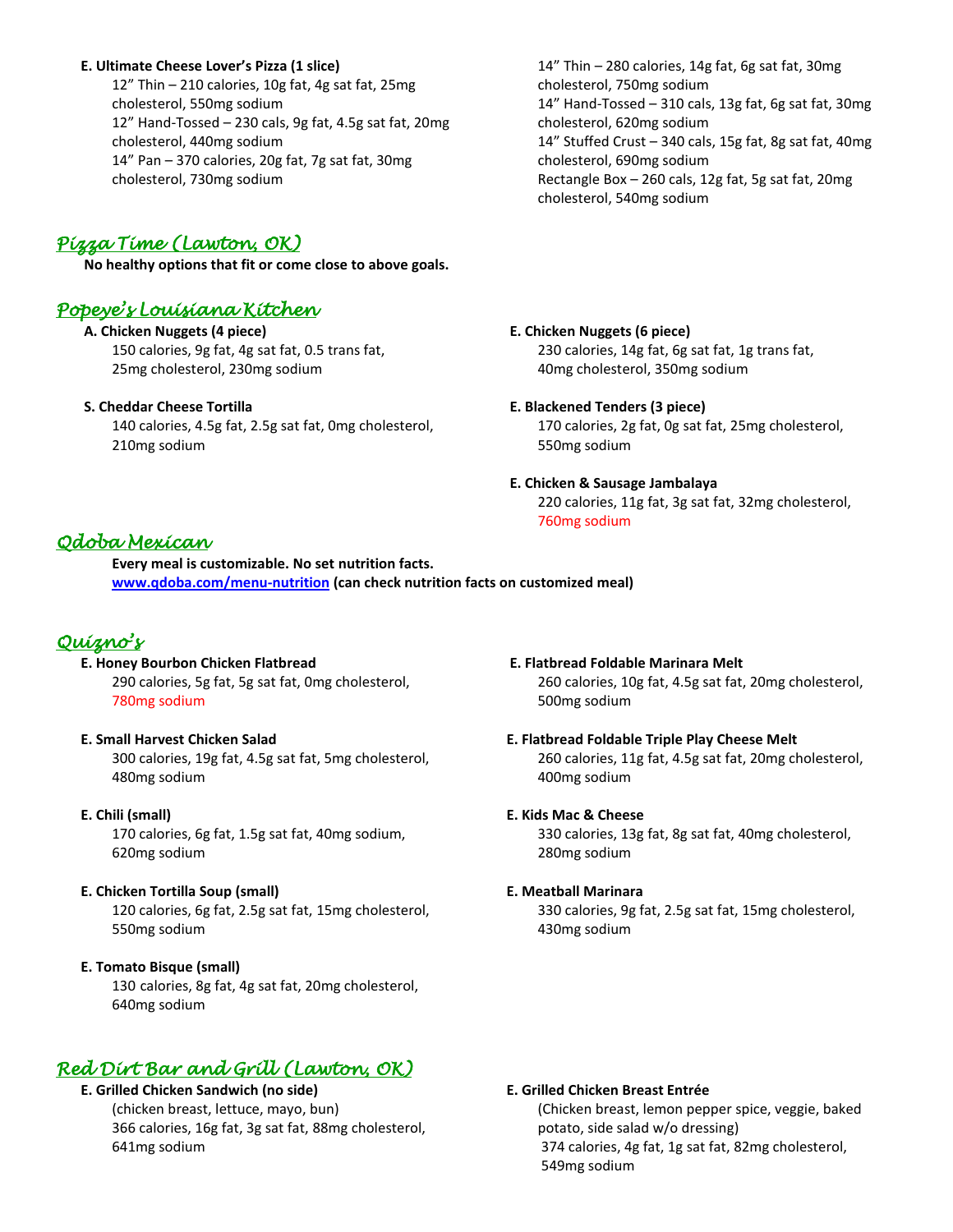## *Red Lobster*

 **A. Garden Salad** 70 calories, 1.5g fat, 0g sat fat, 150mg sodium

- **A. Bar Harbor Salad** 200 calories, 8g fat, 0.5g sat fat, 160mg sodium
- **E. New England Clam Chowder (cup)** 200 calories, 14g fat, 8g sat fat, 750mg sodium
- **E. Bar Harbor Salad with Chicken** 330 calories, 11g fat, 1.5g sat fat, 420mg sodium
- **E. Bar Harbor Salad with Salmon** 390 calories, 13g fat, 1.5g sat fat, 260mg sodium
- **E. Seafood-Stuffed Flounder/Sole (no side)** 170 calories, 5g fat, 1.5g sat fat, 610mg sodium
- **E. Wood-Grilled Fresh Salmon (no side)** 190 calories, 4g fat, 1g sat fat, 95mg sodium
- **E. Oven-Broiled Flounder/Sole (no side)** 290 calories, 5g fat, 1g sat fat, 670mg sodium

## *Rib Crib\**

### **A. Side Salad (w/o dressing)** (lettuce, tomato, cheddar cheese, pepperoncini, tortilla strips) 149 calories, 9g fat, 4g sat fat, 19mg cholesterol, 164mg sodium

## **E. Smoked Chicken Salad (w/o dressing)**

(smoked chicken, greens, tomatoes, shredded cheese, crispy tortilla strips) 275 calories, 10g fat, 4g sat fat, 84mg cholesterol, 469mg sodium

## *Riverside Café (Medicine Park, OK)*

## **E. Grilled Chicken Salad (no dressing)**

(chicken breast, lettuce, tomato, mixed cheeses, sliced almonds, croutons) 361 calories, 18g fat, 5g sat fat, 86mg cholesterol, 631mg sodium

## **E. Large Dinner Salad (no dressing)**

(greens, cheese, tomatoes, sliced almonds, croutons) 220 calories, 15g fat, 4g sat fat, 14mg cholesterol, 291mg sodium

## **E. Grilled Trout**

(trout, 1/2 cup rice pilaf, steamed broccoli) 289 calories, 8g fat, 2g sat fat, 45mg cholesterol, 687mg sodium

- **E. 7oz. Peppercorn-Grilled Sirloin (no side)** 240 calories, 9g fat, 4g sat fat, 0.5g trans fat, 710mg sodium
- **E. Rock Lobster Tail (no side)** 170 calories, 1g fat, 0g sat fat, 540mg sodium
- **E. Fried Shrimp (no side)** 220 calories, 11g fat, 1g sat fat, 590mg sodium
- **E. Scampi (no side)** 100 calories, 4.5g fat, 1g sat fat, 700mg sodium
- **E. Blackened Walleye (no side)** 300 calories, 7g fat, 1g sat fat, 410mg sodium

## **E. Broiled Walleye (no side)**

400 calories, 11g fat, 2g sat fat, 700mg sodium

**E. Any Item on Grilled, Broiled, or Blackened Fresh Fish Menu**

### **E. Smoked Chicken Caesar Salad (w/o dressing)**

(smoked chicken, romaine lettuce, parmesan cheese, tortilla strips) 255 calories, 9g fat, 3g sat fat, 79mg cholesterol, 548mg sodium

## **E. Smoked Chicken Breast w/half corn on cob & green beans** 289 calories, 9g fat, 2g sat fat, 81mg cholesterol, 397mg sodium

## **E. Grilled Catfish**

(catfish, 1/2 cup rice pilaf, steamed broccoli) 287 calories, 10g fat, 2g sat fat, 36mg cholesterol, 701mg sodium

### **E. Grilled Chicken**

(8oz. chicken breast, rice pilaf, broccoli) 325 calories, 7g fat, 2g sat fat, 72mg cholesterol, 807mg sodium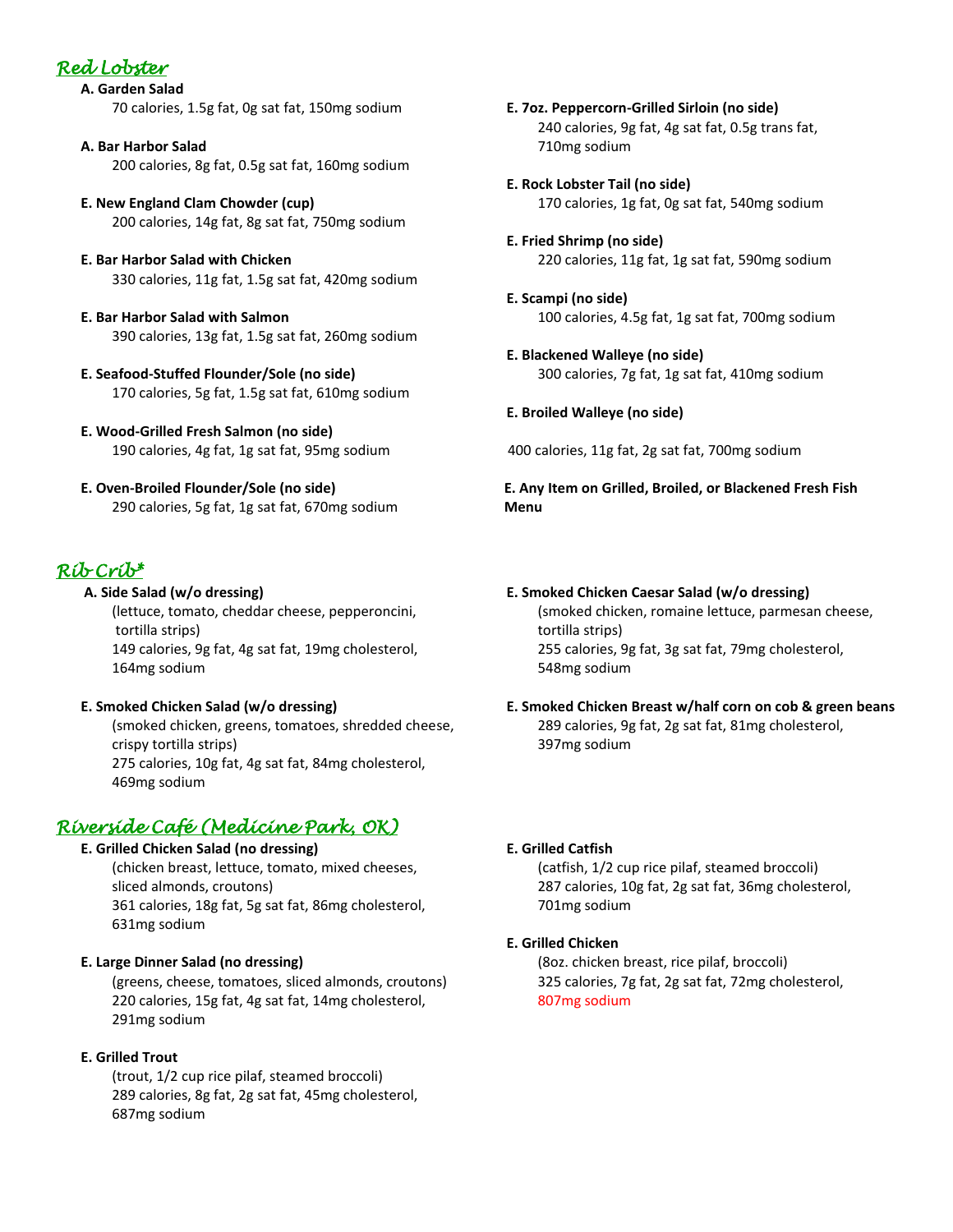# *S&B's Burger Joint*

## **A. House Salad (w/o dressing)**

(lettuce, tomato, onion, peppers, bacon) 85 calories, 4g fat, 1g sat fat, 11mg cholesterol, 241mg sodium

## **E. Asian Warm Chicken Salad (w/o dressing)**

(grilled chicken, mixed greens, rice noodles, cucumber) 270 calories, 4g fat, 1g sat fat, 72mg cholesterol, 392mg sodium

## **E. Chicken Chili Lime Taco (no side)**

(chicken, corn tortilla, avocado cream, cilantro, onion, cheddar, slaw) 290 calories, 14g fat, 8g sat fat, 81mg cholesterol,

371mg sodium

## **E. Bleu Colombian Taco (no side)**

(braised beef, corn tortilla, onions, cilantro, bleu cheese, guacamole) 372 calories, 20g fat, 8g sat fat, 74mg cholesterol, 743mg sodium

## *Salas Mexican (Lawton, OK)*

## **E. Fajita Taco Salad**

(mixed greens, cheese, grilled fajita chicken breast, radish, carrots, celery, guacamole, sour cream) 349 calories, 18g fat, 7g sat fat, 99mg cholesterol, 666mg sodium

## *Santa Fe Cattle Company\**

## **E. Fiesta Salad with Chicken (w/o dressing)**

(mixed greens, black bean corn salsa, pico de gallo, tortilla strips, chicken) 316 calories, 7g fat, 1g sat fat, 72mg cholesterol, 609mg sodium

## **E. Fiesta Salad with Shrimp (w/o dressing)**

(mixed greens, black bean corn salsa, pico de gallo, tortilla strips, 5 shrimp) 216 calories, 5g fat, 1g sat fat, 59mg cholesterol, 445mg sodium

## **E. Tender-Foot 6oz. Filet (no side)**

311 calories, 11g fat, 4g sat fat, 107mg cholesterol, 645mg sodium

# *Silver Spoon Kitchen and Bakeshop (Lawton, OK)*

## **A. Apricot Rollups (1/2 portion)**

(dried apricots (4), bacon (1)) 84 calories, 4g fat, 1.5g sat fat, 12mg cholesterol, 233mg sodium

## **E. Grilled Shrimp**

(10 grilled seasoned medium shrimp, cocktail sauce) 93 calories, 1g fat, 0g sat fat, 94mg cholesterol, 547mg sodium

## **E. The King Burger (Slider portion) (no side)**

(bun, burger, peanut butter, lettuce, tomato, onion, bacon) 317 calories, 17g fat, 6g sat fat, 59mg cholesterol,

## **E. The Fatty Burger (Slider portion) (no side)**

(bun, burger, American cheese, grilled onions, pickles) 258 calories, 13g fat, 5g sat fat, 59mg cholesterol, 557mg sodium

## **E. The Skinny (no side)**

581mg sodium

(vegetarian patty, bun, lettuce, tomato, onion) 236 calories, 6g fat, 1g sat fat, 4mg cholesterol, 573mg sodium

## **E. Turkey Burger (no side)**

(ground turkey, bun, lettuce, tomato, mayo) 379 calories, 22g fat, 5g sat fat, 85mg cholesterol, 586mg sodium

## **E. Southwestern Cobb Salad (w/o dressing)**

(chicken, black bean corn salsa, pico de gallo, cheese, bacon, mixed greens) 381 calories, 14g fat, 6g sat fat, 103mg cholesterol, 816mg sodium

## **E. Bubba's 6oz. Sirloin (no side)**

311 calories, 11g fat, 4g sat fat, 107mg cholesterol, 645mg sodium

## **E. Lynchburg 6oz. Steak (no side)**

311 calories, 11g fat, 4g sat fat, 107mg cholesterol, 645mg sodium

## **E. John's Favorite Salad**

(romaine, chicken (2oz), shrimp (4), shredded cheese, avocado, tomato, pico de gallo, lime) 328 calories, 19g fat, 6g sat fat, 102mg cholesterol, 469mg sodium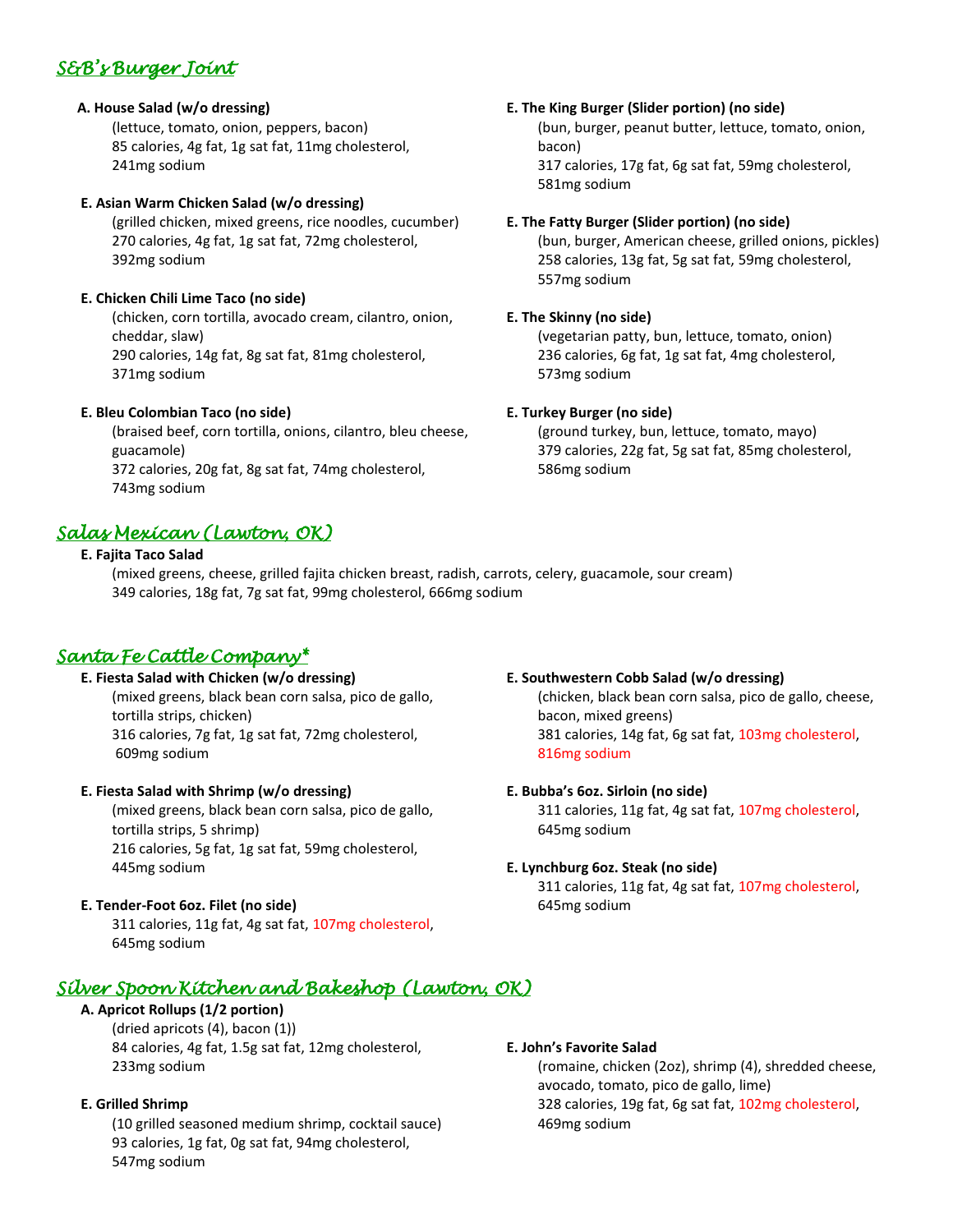#### **E. Stellar Shrimp Salad**

(romaine, tomatoes, shredded cheese, avocado, shrimp, lime, cilantro, pico de gallo) 244 calories, 17g fat, 5g sat fat, 67mg cholesterol, 283mg sodium

## *Simple Simon's Pizza (Elgin, OK)*

#### **E. Medium Cheese Pizza (1 slice)**

Thin  $-143$  cals, 5g fat, 2.4g sat fat, 0.2g trans, 14mg cholesterol, 386mg sodium Thick – 195 cals, 5.4g fat, 2.5g sat fat, 0.2g trans, 14mg cholesterol, 457mg sodium Deep – 195 cals, 5.4g fat, 2.5g sat fat, 0.2g trans, 14mg cholesterol, 457mg sodium

### **E. Medium Pepperoni Pizza (1 slice)**

Thin  $-176$  cals, 8g fat, 3.6g sat fat, 0.2g trans, 21mg cholesterol, 508mg sodium Thick – 228 cals, 8.5g fat, 3.7g sat fat, 0.2g trans, 21mg cholesterol, 579mg sodium Deep – 228 cals, 8.5g fat, 3.7g sat fat, 0.2g trans, 21mg cholesterol, 579mg sodium

#### **E. Kim's Skinny Salad (w/out dressing)**

(greens, chicken, apple, red pepper, onion, tomatoes, low-fat feta, almonds, cucumber, light balsamic vinaigrette) 436 calories, 21g fat, 5g sat fat, 89mg cholesterol, 577mg sodium

### **E. Medium Supreme Pizza (1 slice)**

Thin – 212 cals, 10g fat, 4.4g sat fat, 0.2g trans, 26mg cholesterol, 666mg sodium Thick – 264 cals, 10.4g fat, 4.5g sat fat, 0.2g trans, 26mg cholesterol, 736mg sodium Deep – 264 cals, 10.4g fat, 4.5g sat fat, 0.2g trans, 26mg cholesterol, 736mg sodium

### **E. Medium Veggie Pizza (1 slice)**

Thin – 150 cals, 5.1g fat, 2.4g sat fat, 0.2g trans, 14mg cholesterol, 417mg sodium Thick – 202 cals, 5.5g fat, 2.5g sat fat, 0.2g trans, 14mg cholesterol, 488mg sodium Deep – 202 cals, 5.5g fat, 2.5g sat fat, 0.2g trans, 14mg cholesterol, 488mg sodium

## **E. Stromboli (1/5th = 1 slice)**

171 calories, 7.6g fat, 2.4g sat fat, 0.1g trans fat, 14mg cholesterol, 425mg sodium

## *Snickerdoodle's Bakery & Eatery (Elgin, OK)*

## **E. California Turkey Club (Half Size) (no side)**

(homemade white bread, roast turkey, bacon, avocado, cheddar, lettuce, tomato, ranch) 422 calories, 23g fat, 7g sat fat, 64mg cholesterol, 734mg sodium

### **E. Chicken Club (Half Size) (no side)**

(Kaiser roll, chicken breast, bacon, cheddar, lettuce, tomato, ranch dressing) 338 calories, 19g fat, 6g sat fat, 61mg cholesterol, 785mg sodium

### **E. CBR (Half Size) (no side)**

(Kiaser roll, chicken breast, bacon, cheddar, ranch dressing) 332 calories, 19g fat, 6g sat fat, 61mg cholesterol, 783mg sodium

## **E. Spicy Chicken Club (Half Size) (no side)**

(spicy chicken breast, bacon, pepper jack cheese, lettuce, tomato, jalapeno dressing, homemade bread) 371 calories, 20g fat, 6g sat fat, 60mg cholesterol, 769mg sodium

#### **E. Chicken Pecan Sandwich (no side)**

(croissant, chicken breast, mayo, grapes, pecans, lettuce) 437 calories, 25g fat, 8g sat fat, 88mg cholesterol, 686mg sodium

### **E. Hummus Flatbread**

(homemade hummus, flatbread, tomato, basil) 430 calories, 21g fat, 8g sat fat, 26mg cholesterol, 398mg sodium

#### **E. Veggie Sandwich (no side)**

(cucumber, sprouts, tomato, avocado, red onion, bell pepper, lettuce, homemade white bread, cream cheese dressing)

443 calories, 21g fat, 4g sat fat, 8mg cholesterol, 654mg sodium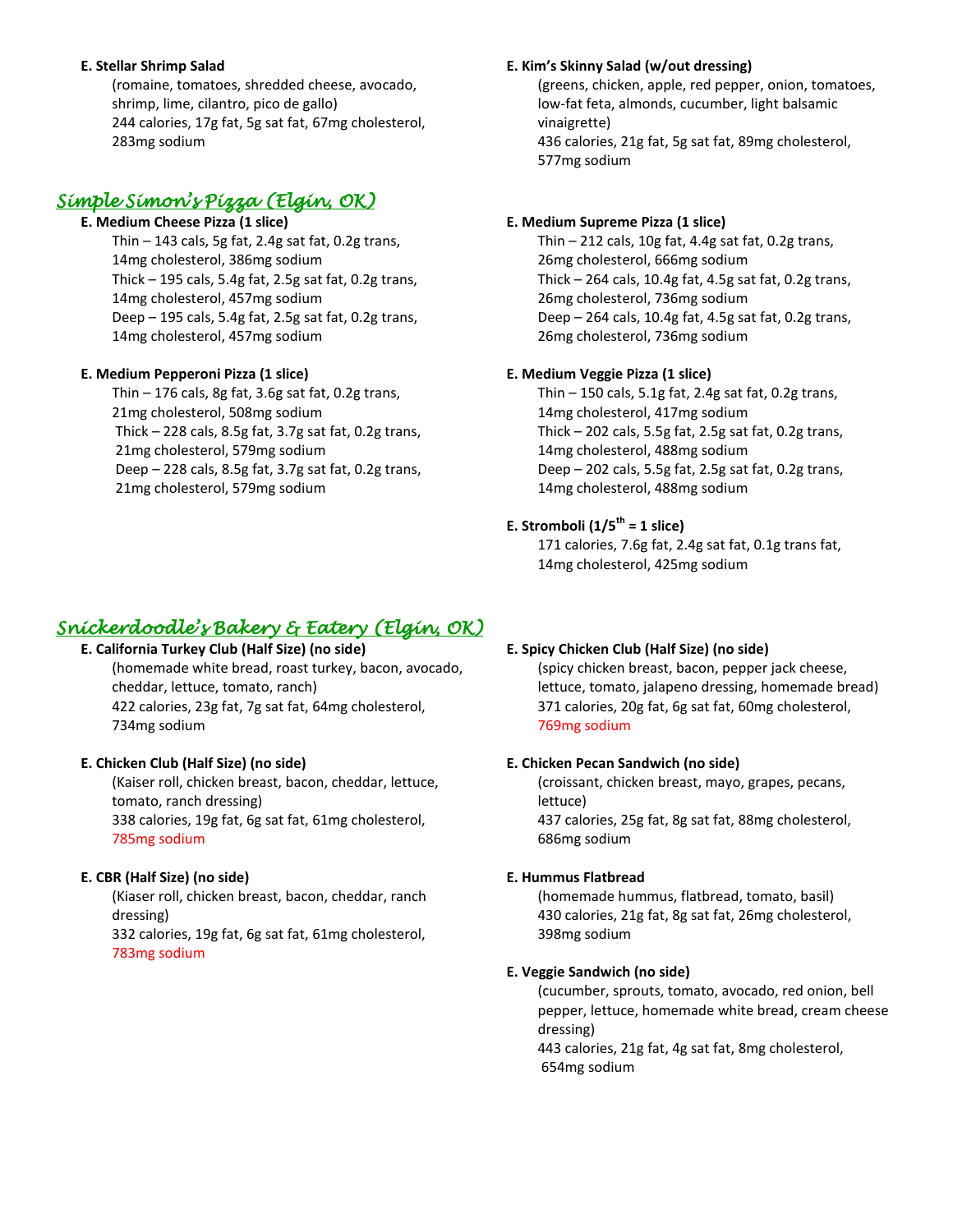## *Sonic*

**S. Apple Slices w/Fat-Free Caramel Dipping Sauce** 110 calories, 0g fat, 0g sat fat, 0mg cholesterol, 60mg sodium

## **E. Jr. Burger**

330 calories, 17g fat, 6g sat fat, 0.5 trans fat, 35mg cholesterol, 480mg sodium

## **E. Jr. Deluxe Burger**

360 calories, 20g fat, 6g sat fat, 0.5g trans fat, 40mg cholesterol, 500mg sodium

## **E. Corn Dog**

230 calories, 15g fat, 4g sat fat, 25mg cholesterol, 570mg sodium

## *Starbucks*

## **A. Hearty Blueberry Oatmeal**

160 calories, 2.5g fat, 0g sat fat, 0mg cholesterol, 0mg sodium

#### **E. Reduced-Fat Turkey, Bacon, White Cheddar Breakfast Sandwich**

230 calories, 6g fat, 2.5g sat fat, 20mg cholesterol, 560mg sodium

## **E. Greek Yogurt w/Honey Parfait**

260 calories, 4.5g fat, <600mg sodium

- **E. Greek Yogurt w/Berries Parfait** 220 calories, 3g fat, <600mg sodium
- **E. Greek Yogurt Raspberry Lemon Parfait** 310 calories, 7g fat, <600mg sodium

## *Subway*

## **E. 6" Oven Roasted Chicken Sandwich** 320 calories, 5g fat, 1.5g sat fat, 40mg cholesterol, 610mg sodium

## **E. 6" Roast Beef Sandwich** 320 calories, 5g fat, 1.5g sat fat, 40mg cholesterol, 660mg sodium

## **E. 6" Turkey Breast Sandwich** 280 calories, 3.5g fat, 1g sat fat, 20mg cholesterol, 670mg sodium

## **E. 6" Turkey Breast & Ham Sandwich** 280 calories, 4g fat, 1g sat fat, 20mg cholesterol, 730mg sodium

**E. Chicken Strip Sandwich**

440 calories, 20g fat, 3.5g sat fat, 40mg cholesterol, 790 sodium

## **E. Super Crunch Chicken Strips (3 piece)**

330 calories, 16g fat, 3g sat fat, 55mg cholesterol, 670mg sodium

## **E. Seafood and Crab Sandwich**

580 calories, 26g fat, 4g sat fat, 40mg cholesterol, 620mg sodium

## **E. Cheddar Bites (12)**

280 calories, 15g fat, 6g sat fat, 30mg cholesterol, 740mg sodium

## **E. Multigrain Bagel**

290 calories, 3g fat, 0g sat fat, 0mg cholesterol, 470mg sodium

## **E. Chicken Sausage Breakfast Wrap** 300 calories, 10g fat, 3g sat fat, 30mg cholesterol,

700mg sodium

### **E. Hearty Vegetable & Brown Rice Salad Bowl** 430 calories, 22g fat, 3g sat fat, 0mg cholesterol, 640mg sodium

## **E. Roasted Tomato & Mozzarella Panini** 390 calories, 18g fat, 6g sat fat, 35mg cholesterol, 630mg sodium

## **E. Roasted Vegetable Panini**

350 calories, 12g fat, 4.5g sat fat, 25mg cholesterol, 770mg sodium

## **E. 6" Veggie Delite Sandwich**

230 calories, 2.5g fat, 0.5g sat fat, 0mg cholesterol, 280mg sodium

## **E. Black Forest Ham Mini Sub**

180 calories, 2.5g fat, 0.5g sat fat, 10mg cholesterol, 450mg sodium

## **E. Roast Beef Mini Sub**

200 calories, 3g fat, 1g sat fat, 25mg cholesterol, 390mg sodium

## **E. Turkey Breast Mini Sub**

180 calories, 2g fat, 0.5g sat fat, 10mg cholesterol, 380mg sodium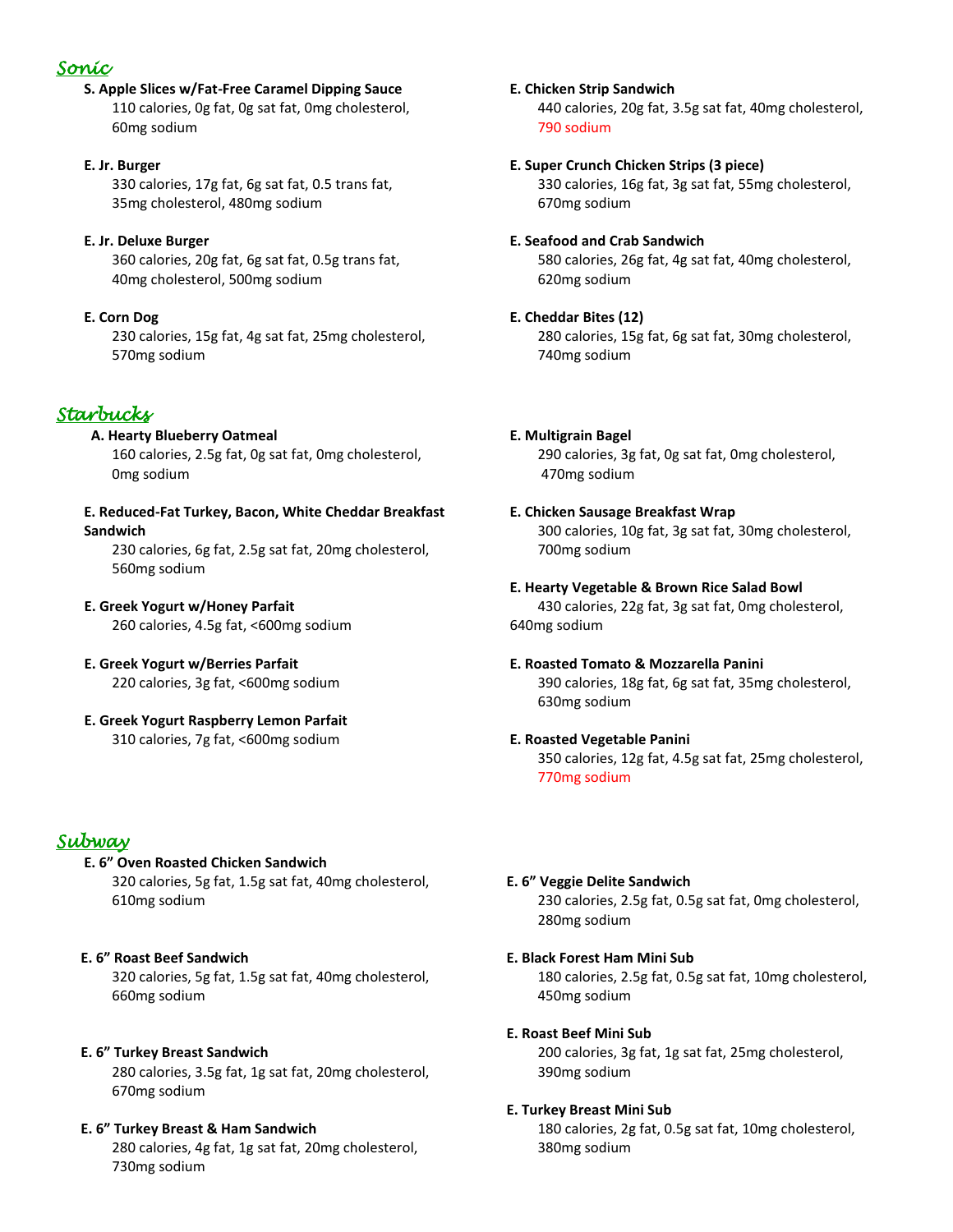### **E. Veggie Delite Mini Sub**

150 calories, 1.5g fat, 0g sat fat, 0mg cholesterol, 190mg sodium

#### **E. 6" B.L.T. Sandwich**

320 calories, 9g fat, 4g sat fat, 20mg cholesterol, 650mg sodium

#### **E. 6" Tuna Sandwich**

480 calories, 25g fat, 4g sat fat, 35mg cholesterol, 600mg sodium

#### **E. Black Forest Ham Salad**

110 calories, 3g fat, 1g sat fat, 20mg cholesterol, 600mg sodium

### **E. Chicken Teriyaki with Spinach Salad**

220 calories, 3g fat, 1g sat fat, 70mg cholesterol, 610mg sodium

#### **E. Turkey Breast Salad**

110 calories, 2g fat, 0.5g sat fat, 20mg cholesterol, 460mg sodium

### **E. Veggie Delite Salad**

60 calories, 1g fat, 0g sat fat, 0mg cholesterol, 75mg sodium

#### **E. Applewood Pulled Pork Salad**

230 calories, 8g fat, 2g sat fat, 45mg cholesterol, 640mg sodium

## *Taco Bell*

#### **E. A.M. Grilled Taco – Egg & Cheese** 170 calories, 9g fat, 3g sat fat, 90mg cholesterol, 330mg sodium

## **E. Cinnabon Delights (4 pack)** 310 calories, 18g fat, 4.5g sat fat, 0.5g trans fat, 15mg cholesterol, 160mg sodium

## **E. Grilled Breakfast Burrito – Sausage** 340 calories, 17g fat, 5g sat fat, 95mg cholesterol, 740mg sodium

**E. Grilled Breakfast Burrito – Fiesta Potato** 340 calories, 15g fat, 3.5g sat fat, 85mg cholesterol, 790mg sodium

### **E. Chalupa Supreme**

Chicken - 350 calories, 18g fat, 4g sat fat, 40mg cholesterol, 530mg sodium Steak – 350 calories, 19g fat, 4.5g sat fat, 35mg cholesterol, 530mg sodium Beef – 370 calories, 21g fat, 5g sat fat, 30mg cholesterol, 580mg sodium

#### **E. Oven Roasted Chicken Salad**

140 calories, 2.5g fat, 0.5g sat fat, 50mg cholesterol, 280mg sodium

#### **E. Roast Beef Salad**

140 calories, 3.5g fat, 1g sat fat, 40mg cholesterol, 460mg sodium

#### **E. Subway Club Salad**

140 calories, 3.5g fat, 1g sat fat, 40mg cholesterol, 590mg sodium

#### **E. Sweet Onion Chicken Teriyaki Salad**

230 calories, 3g fat, 0.5g sat fat, 50mg cholesterol, 650mg sodium

#### **E. Turkey Breast & Ham Salad**

110 calories, 2.5g fat, 0.5g sat fat, 25mg cholesterol, 530mg sodium

#### **E. Double Chicken Salad** 220 calories, 4.5g fat, 1.5g sat fat, 100mg

cholesterol, 490mg sodium

#### **E. Subway Club with Avocado Salad**

250 calories, 14g fat, 2.5g sat fat, 40mg cholesterol, 540mg sodium

### **E. Turkey & Bacon with Avocado Salad**

270 calories, 17g fat, 3.5g sat fat, 30mg cholesterol, 650mg sodium

## **E. Fresco Soft Taco**

160 calories, 7g fat, 2.5g sat fat, 20mg cholesterol, 490mg sodium

### **E. Fresco Chicken Soft Taco**

140 calories, 3.5g fat, 1g sat fat, 15mg cholesterol, 470mg sodium

### **E. Fresco Crunchy Taco**

150 calories, 8g fat, 2.5g sat fat, 20mg cholesterol, 310mg sodium

#### **E. Fresco Grilled Steak Soft Taco**

150 calories, 4.5g fat, 1.5g sat fat, 25mg cholesterol, 440mg sodium

### **E. MexiMelt**

250 calories, 14g fat, 7g sat fat, 40mg cholesterol, 730mg sodium

### **E. Any ONE taco of any variety**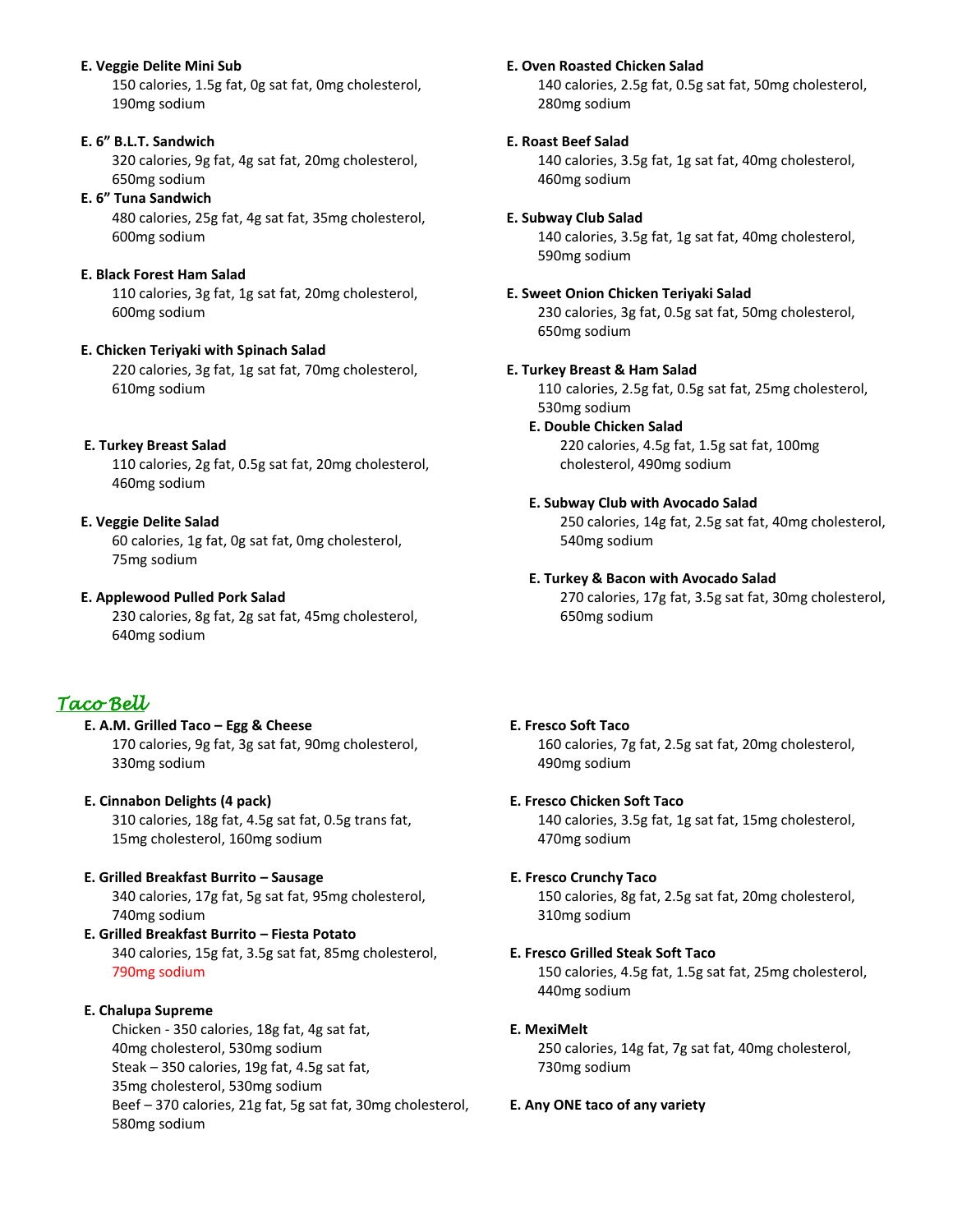#### **E. Gordita Supreme**

Chicken – 270 calories, 9g fat, 3.5g sat fat, 40mg cholesterol, 530mg sodium Steak – 280 calories, 10g fat, 4g sat fat, 35mg cholesterol, 530mg sodium Beef – 290 calories, 13g fat, 5g sat fat, 30mg cholesterol, 580mg sodium

#### **E. Cheesy Nachos**

280 calories, 15g fat, 1.5g sat fat, 0mg cholesterol, 360mg sodium

## *Taqueria Guadalajara (Lawton, OK)*

### **E. Guadalajara Taco Salad (w/out shell bowl)**

(fajita chicken, greens, tomato, guacamole, sour cream, cheese)

361 calories, 21g fat, 9g sat fat, 107mg cholesterol, 608mg sodium

#### **E. Nachos**

310 calories, 17g fat, 1.5g sat fat, 0mg cholesterol, 470mg sodium

#### **E. Cheese Roll-Up**

180 calories, 9g fat, 5g sat fat, 20mg cholesterol, 430mg sodium

#### **E. Chipotle Ranch Chicken Loaded Griller**

280 calories, 8g fat, 3g sat fat, 30mg cholesterol, 690mg sodium

### **E. Fajita de Pollo Taco on Corn Tortilla**

(corn tortilla, chicken, cilantro, onion) 216 calories, 4g fat, 1g sat fat, 72mg cholesterol, 353mg sodium

### **E. Shrimp al Diablo**

(shrimp, chipotle, peppers, onions, salad, 1/2 c. rice) 179 calories, 1g fat, 0g sat fat, 59mg cholesterol, 551mg sodium

## *Ted's Café Escondido\**

## **A. Cantina Side Salad (w/o dressing)**

(lettuce, cheddar cheese, jack cheese, tomatoes) 80 calories, 5g fat, 3g sat fat, 16mg cholesterol, 105mg sodium

### **E. Fajita Salad w/Chicken (w/o dressing)**

 (chicken, lettuce, onions, peppers, cheddar & jack cheeses, tortilla strips, guacamole) 453 calories, 22g fat, 9g sat fat, 105mg cholesterol, 709mg sodium

#### **E. Chicken Monterey**

 (chicken, caramelized onions, peppers, melted cheddar & jack cheeses, guacamole) 369 calories, 20g fat, 8g sat fat, 105mg cholesterol, 655mg sodium

### **E. Chicken Black Bean Salsa Salad (w/o dressing)**

 (chicken breast, lettuce, cheddar & jack cheeses, black bean corn salsa, tortilla strips) 441 calories, 17g fat, 8g sat fat, 105mg cholesterol, 783mg sodium

## *Texas Roadhouse\**

**E. Sirloin (6oz.) with Sautéed Onions and Fresh Vegetables** 400 calories, 16g fat, 8g sat fat, 95mg cholesterol, 508mg sodium

# *The Junction (Lawton, OK)*

**Unable to get information on ingredients.**

- **Possibly -**
- **E. Mixed Seafood w/Vegetables**
- **E. Vegetable Chicken**

 **E. Dallas Filet (6oz.) with Fresh Vegetables and Green Beans** 420 calories, 16g fat, 8g sat fat, 95mg cholesterol, 508mg sodium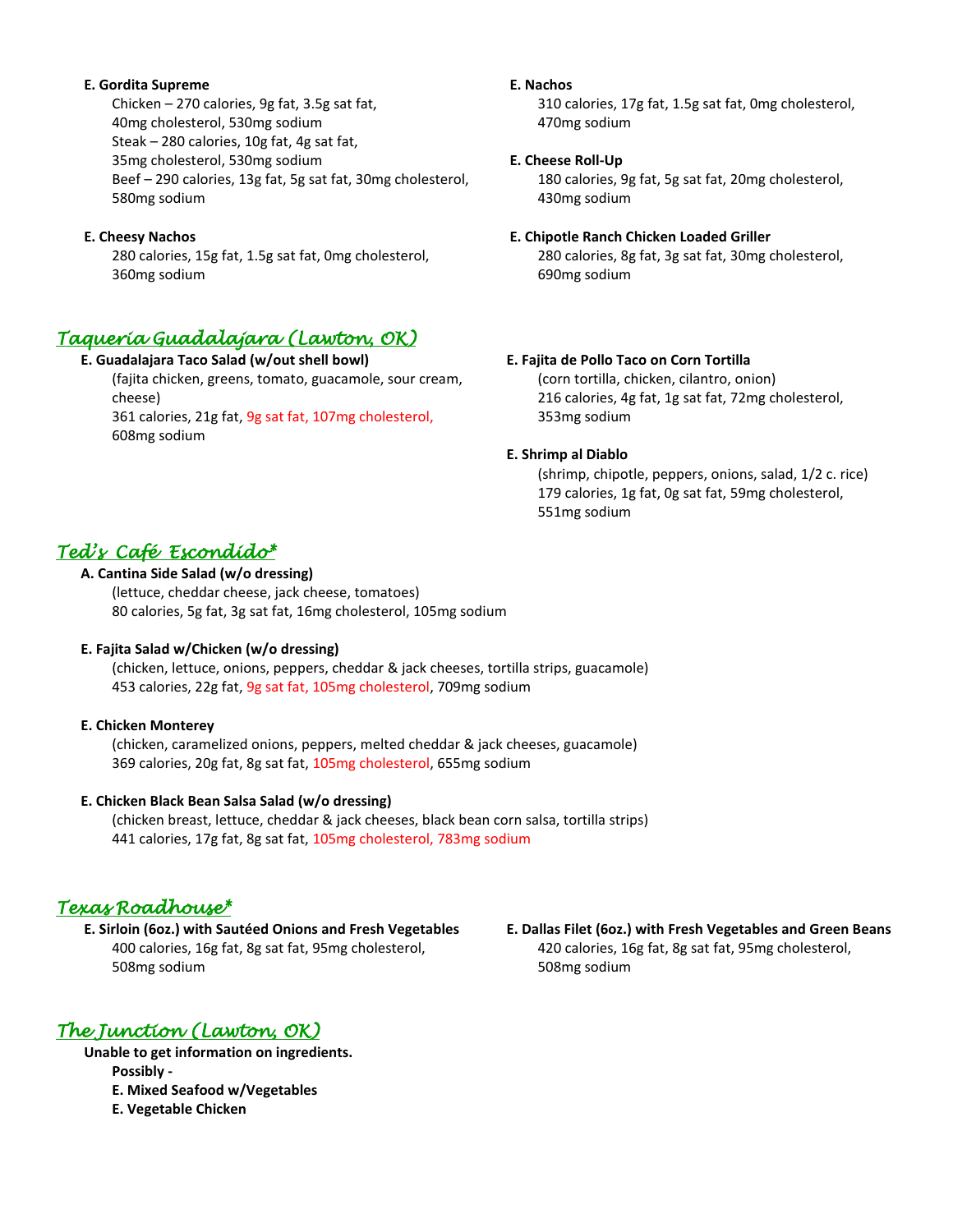## *The White Buffalo (Lawton, OK)*

## **E. White Buffalo Burger (no side)**

(5oz. bison patty, provolone, lettuce, tomato, onion, bun)

363 calories, 12g fat, 6g sat fat, 107mg cholesterol, 484mg sodium

# *Tiny Mae's Bar & Grill (Elgin, OK)*

## **A. Dinner House Salad (no dressing)**

(mixed greens, cherry tomatoes, cucumbers, mixed cheese, garlic croutons) 135 calories, 7g fat, 3g sat fat, 14mg cholesterol, 249mg sodium

## **E. The Brandi**

(beer/bbq jumbo shrimp (5)) 116 calories, 1g fat, 0g sat fat, 99mg cholesterol, 644mg sodium

## *Trivet's Family Restaurant (Elgin, OK)*

## **E. Grilled Chicken Salad (no dressing)**

(grilled chicken, lettuce, tomatoes, onions, cheddar cheese)

247 calories, 9g fat, 5g sat fat, 92mg cholesterol, 469mg sodium

## *Wayne's Drive Inn (Lawton, OK)*

## **E. Hamburger (no side)**

 (Burger (size 5:1), mustard, pickle, onion, tomato, bun) 283 calories, 12g fat, 4g sat fat, 60mg cholesterol, 618mg sodium

## *Wendy's*

#### **A. Garden Side Salad w/Croutons (w/o dressing)** 100 calories, 3g fat, 0g sat fat, 0mg cholesterol, 210mg sodium

## **A. Caesar Side Salad w/Croutons (w/o dressing)** 140 calories, 7g fat, 2.5g sat fat, 10mg cholesterol, 260mg sodium

## **E. Diner Burger (no side)**

(2 oz. patty, grilled onions, American cheese, bun) 329 calories, 17g fat, 8g sat fat, 68mg cholesterol, 673mg sodium

## **E. Chicken Breast Entrée**

(Grilled chicken breast, sautéed peppers, onions, 1/2 cup rice) 320 calories, 6g fat, 2g sat fat, 87mg cholesterol, 818mg sodium

## **E. Time Keepers Salad (no dressing)**

(mixed greens, hot spicy chicken bites, bacon, cherry tomato, cheese blend, croutons) 324 calories, 14g fat, 6g sat fat, 82mg cholesterol, 923mg sodium

## **E. Secretary's Caesar (no dressing)**

(grilled chicken, romaine lettuce, parmesan cheese, garlic croutons) 213 calories, 7g fat, 3g sat fat, 64mg cholesterol, 586mg sodium

## **E. Two Chicken Road Trip Sliders**

(chicken, cheese, bun) 368 calories, 11g fat, 5g sat fat, 89mg cholesterol, 884mg sodium

## **E. Super Chef Salad (no dressing)**

(lettuce, cheddar cheese, chopped ham, bell peppers, onions, bacon bits) 211 calories, 13g fat, 6g sat fat, 49mg cholesterol, 811mg sodium

## **E. Cheeseburger**

(Burger (size 5:1), mustard, pickle, onion, tomato, American cheese, bun) 354 calories, 18g fat, 8g sat fat, 77mg cholesterol, 894mg sodium

## **A. Sour Cream & Chive Baked Potato**

320 calories, 3.5g fat, 2g sat fat, 10mg cholesterol, 50mg sodium

### **S. Apple Slices**

40 calories, 0g fat, 0g sat fat, 0mg cholesterol, 0mg sodium